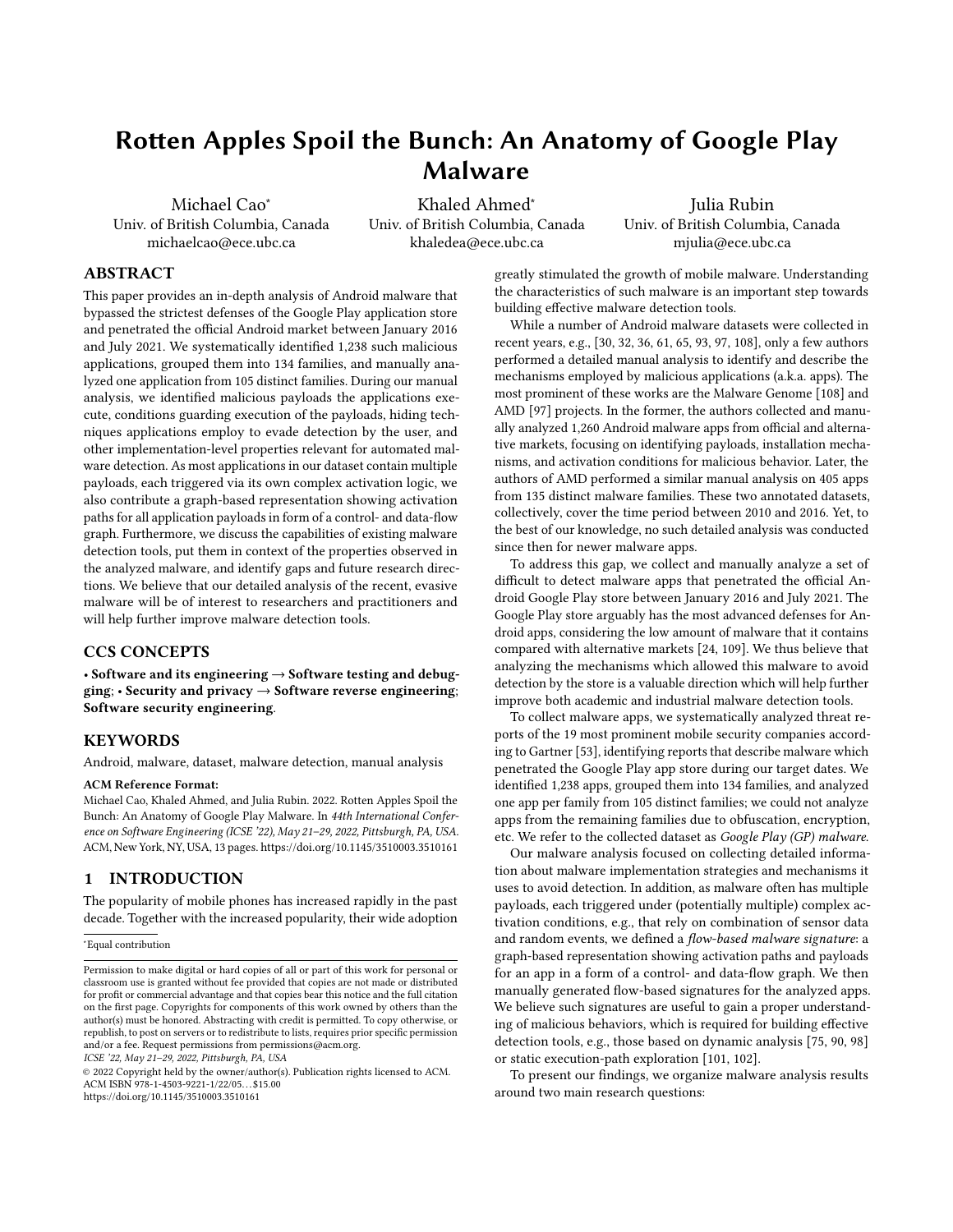RQ1 (Malware Characteristics): What are the characteristics of the GP malware and how does it compare with prior findings?

RQ2 (Malware Flow Behaviors): How complex are the controland data-flow behaviors implemented by the GP malware?

We then discuss our malware analysis results w.r.t. the capabilities of existing malware detection tools and identify possible gaps and future research directions.

Our analysis identifies new payloads not discussed in prior work, such as clipboard hijacking and cryptomining. Interestingly, some of these payloads do not rely on any platform-specific APIs, typically used as an "anchor" by many malware detection approaches. For example, cryptomining can be performed by using simple mathematical operations only. We also identify new malware activation conditions, e.g., checking for device temperature (to decide when it is appropriate to mine cryptocurrency), and sophisticated combinations of multiple events and conditions required for a payload to execute, e.g., sensitive information is retrieved when a phone call is received, stored in a file, and then released on a completely different event, e.g., when another app is installed. Triggering a subset of these events, or even all events but in a different order, will prevent dynamic analysis tools from detecting the malicious behavior. Finally, our analysis shows that some payloads spawn bytecode, JavaScript, and native code, e.g., obtain data in a WebView while leaking it via an Android Java API. Existing tools need to be augmented to track such cross-technology patterns.

Contributions. Our work identifies characteristics and precise flow-based signatures of contemporary malware. It can be used to inform software engineering and security communities who develop efficient malware detection tools and also as a benchmark for evaluating such tools. More specifically, this paper contributes:

1. A systematically collected set of 1,238 Android malware apps from 134 distinct malware families, which bypassed Google Play defenses between January 2016 and July 2021. To the best of our knowledge, this is the first confirmed dataset of such malware.

2. Detailed reports from the manual analysis of one sample from each of the 105 distinct families, as well as aggregated findings and a comparison of malware characteristics with those from earlier years [\[97,](#page-12-3) [108\]](#page-12-4), to identify new and obsolete practices (Section [3\)](#page-3-0).

3. Flow-based signatures for each analyzed malware sample, which include per-flow conditions that guard each payload and the location/language of each flow element (Section [4\)](#page-6-0).

4. A categorization and analysis of existing malware detection tool capabilities, and a discussion on gaps and future research directions in context of our collected malware dataset (Section [5\)](#page-8-0). Data Availability. We responsibly share the collected dataset and our analysis results in an online appendix [\[35\]](#page-11-6); the latest citable

release can also be found online [\[34\]](#page-11-7).

### **METHODOLOGY**

In this section, we describe our methods for building the dataset and analyzing the malicious samples.

#### 2.1 Building the Dataset

Typically, malware apps are collected by either browsing blogs of security companies [\[97,](#page-12-3) [108\]](#page-12-4) or by screening apps found in public repositories [\[93\]](#page-12-2). Such screening relies on antivirus scanners, e.g.,

#### ICSE '22, May 21-29, 2022, Pittsburgh, PA, USA Michael Cao, Khaled Ahmed, and Julia Rubin

<span id="page-1-0"></span>

| 6,112 security blog posts            |   |  |                                             |       | <b>Google Play</b><br><b>Malware Posts</b> | #   | Posts w. Malware<br><b>Indicators</b> |     |
|--------------------------------------|---|--|---------------------------------------------|-------|--------------------------------------------|-----|---------------------------------------|-----|
| <b>Post Categories</b>               |   |  | #                                           | 2016  |                                            | 56  | 2016                                  |     |
| Google Play Malware                  |   |  | 314                                         | 2017  |                                            | 96  | 2017                                  | 66  |
| Alternative Markets Malware          |   |  | 356                                         | 2018  |                                            | 51  | 2018                                  | 41  |
| Non-Android Malware                  |   |  | 1.304                                       | 2019  |                                            | 48  | 2019                                  | 38  |
| Technology/News/Promotions           |   |  | 4.138                                       | 2020  |                                            | 24  | 2020                                  | 16  |
|                                      |   |  |                                             | 2021  |                                            | 39  | 2021                                  | 27  |
|                                      |   |  |                                             | Total |                                            | 314 | Total                                 | 217 |
|                                      |   |  |                                             |       |                                            |     |                                       |     |
| <b>Identified</b><br><b>Families</b> | # |  | <b>Identified</b><br><b>Apps (Families)</b> |       | #                                          |     | Manually<br><b>Analyzed Samples</b>   | #   |

| <b>Families</b> |     |     | <b>Apps (Families)</b> |            | <b>Analyzed Samples</b> |     |  |
|-----------------|-----|-----|------------------------|------------|-------------------------|-----|--|
| 2016            | 27  |     | 2016                   | 89 (20)    | 2016                    | 13  |  |
| 2017            | 59  | AV  | 2017                   | 636 (47)   | 2017                    | 34  |  |
| 2018            | 41  | ≥5⊾ | 2018                   | 301 (28)   | 2018                    | 27  |  |
| 2019            | 34  |     | 2019                   | 166 (21)   | 2019                    | 17  |  |
| 2020            | 16  |     | 2020                   | 35(13)     | 2020                    | 11  |  |
| 2021            |     |     | 2021                   | 11(5)      | 2021                    | 3   |  |
| <b>Total</b>    | 184 |     | <b>Total</b>           | 1238 (134) | <b>Total</b>            | 105 |  |

#### Figure 1: Malware collection process

from the VirusTotal [\[92\]](#page-12-11) online service, which offers more than 70 different scanners. In our work, we chose the former approach, because blogs of security companies already provide useful (albeit partial) information about malware characteristics, which can assist our manual analysis and help ensure the results are accurate.

We started from a list of 21 security companies reported on Gartner's Magic Quadrant for Best Endpoint Security Platforms [\[53\]](#page-11-5), identifying, for each company, blog sites related to cyber-threat intelligence; we found such sites for 19 companies. For each site, we extracted blog posts describing Android Google Play malware using the following search terms: ("Android" | "Google" | "Playstore" | "Play" | "Store") and ("malware" | "malicious" | "malice"). We limit our search to the time period between January 2016 and July 2021, as we are interested in augmenting the body of knowledge collected in prior studies, which looked at earlier periods. To make our search approach repeatable and reproducible, we implemented an automated web crawler, which is available online, together with the full list of companies and their blogs sites [\[35\]](#page-11-6).

Running our crawler in July 2021 resulted in 6,377 blog posts, out of which we discarded 265 where the main part of the text was not written in English. Two authors of the paper then independently read the remaining 6,112 posts and classified each post based on its content. We arrived at four categories of posts: Google Play Malware, Alternative Markets Malware, Non-Android Malware, and Technology/News/Promotions. The categorization lists were cross-validated and all disagreements (on 68 posts, 1.07%) were resolved through a discussion with all authors of this paper. The number of blog posts for each category is shown in our schematic representation of the data collection process in Figure [1.](#page-1-0)

We further focused only on posts from the first category: 314 posts describing malware from the Google Play store. The distribution of Google Play malware blog posts per year is described in Figure [1.](#page-1-0) For each post, we looked for indicators of apps described in the post: (1) file hash (SHA-1/SHA-256/MD5), which is a unique identifier of an app, (2) app package name, which is the name identifier of an application, and (3) author and app name, which is the information presented to the users. We discarded 97 posts containing none of these indicators.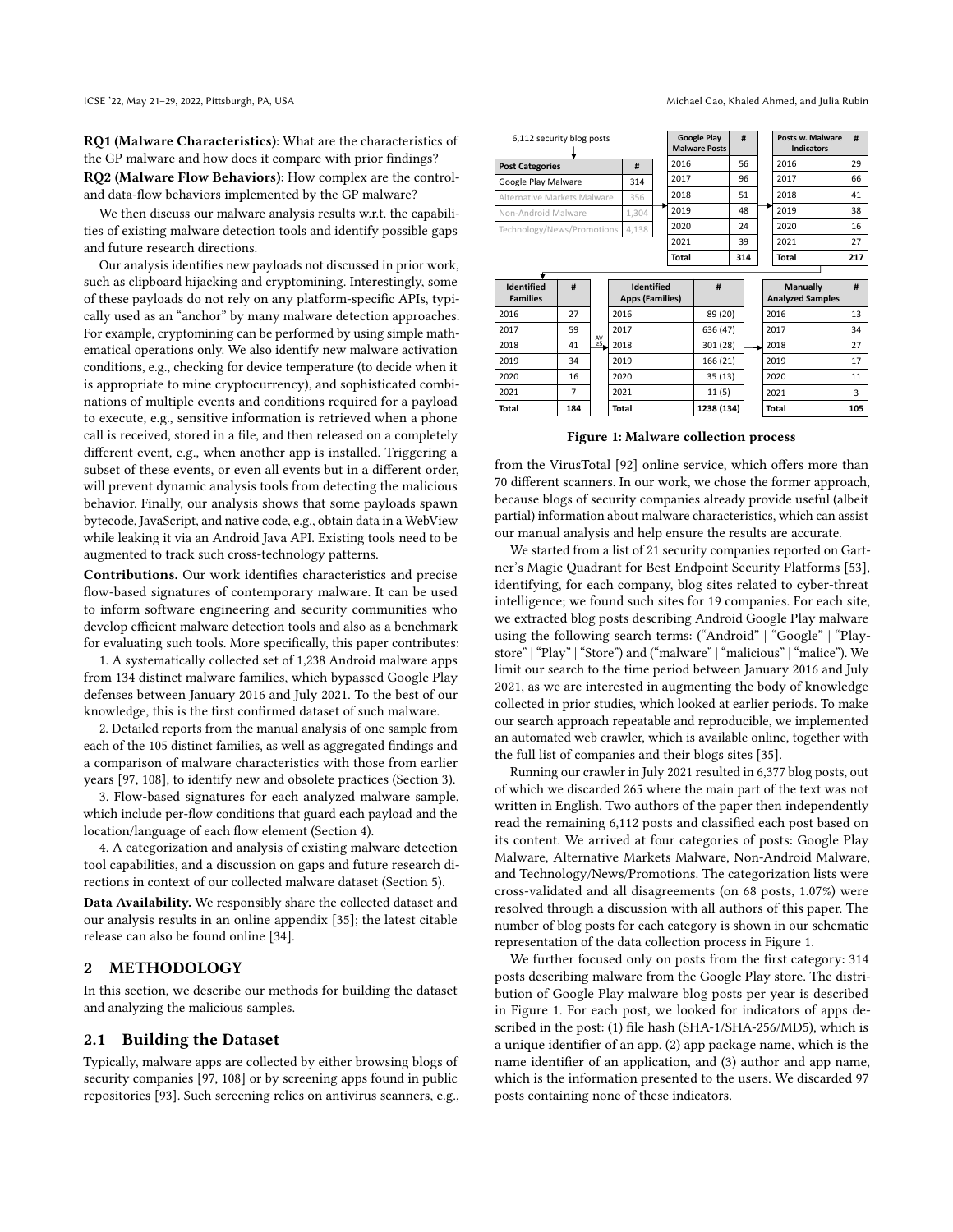Analyzing the remaining 217 posts, we observed that a post can describe apps from one or more malware families, e.g., an ESET post [\[42\]](#page-11-8) describes three families: apps that mine cryptocurrency after a preset period of time, apps that phish for cryptocurrency credentials, and apps that fake cryptocurrency mining functionality to aggressively push ads onto the user. It is also possible that families described by two different posts refer to malware from the same family, i.e., by posts referencing each other directly or describing indicators pointing to the same apps. We identified 235 malware families in total, out of which 51 were duplicates, resulting in 184 unique families. Blog posts provided the names for families in a majority of cases (95%). For the remaining cases, we used AVClass [\[79\]](#page-12-12) and assigned names based on AVClass labels. The distribution of posts with malware indicators and malware families per year is given in Figure [1.](#page-1-0)

Next, we collected apps for each of the identified families by scanning the VirusTotal Academic [\[92\]](#page-12-11), Virus Share [\[81\]](#page-12-13), and Contagio [\[70\]](#page-12-14) malware repositories, Android alternative markets, such as APKMonk [\[28\]](#page-11-9) and APKPure [\[29\]](#page-11-10), and AndroZoo [\[24\]](#page-11-4) – a popular repository with over 9.5 million Android apps from various markets. Our assumption was that these repositories may still contain the app even though it was already removed from the official store. We prioritized apps found directly by the file hash. If we could not find such apps, we searched using the app package name, app name, and author names, and prioritized apps having a file hash identical to the one reported by the blog post. For cases when the post did not provide the hash, we uploaded the identified app to VirusTotal and ensured the app was flagged as malicious by the same antivirus company that published the blog post and in the same family as reported in the post. If we could not verify the app, we marked it as not found.

At the end of this process, we collected a total of 1294 identifiable apps from 180 blog posts. We further exclude apps marked by fewer than 5 antivirus tools, to ensure our collected dataset is reliable [\[32\]](#page-11-1). This eliminated 56 apps (4%), resulting in a dataset of 1,238 from 134 unique families. The distribution of retrieved apps per year is also given in Figure [1.](#page-1-0)

#### <span id="page-2-0"></span>2.2 Analyzing Malware Samples

We first selected 20 malware families and one sample app per family at random; two authors of this paper manually analyzed the selected samples to arrive at a common, reliable, and reproducible analysis methodology. The analysis reports were discussed and augmented by all authors of the paper in a number of joint meetings. The remaining families were analyzed by the two authors individually while regularly validating each other's findings. The summary reports were discussed with all the authors and augmented, when needed.

Similar to Wei et al. [\[97\]](#page-12-3), we used both focused and exploratory analysis of sample apps. In focused analysis, we read the blog post to obtain a high-level description of the malware in plain human language, noticing all malicious behaviors described in the post. We then decompiled the app using JADX [\[83\]](#page-12-15) to collect decoded resources, Java source code, and native binaries, and attempted to map the described behavior to Android implementation mechanisms. For example, if the post stated that the malware "subscribes

to premium numbers", we looked for Android API calls to android.telephony.SmsManager::sendTextMessage(). Once we located the API in the app, we performed manual backwards reachability analysis to identify paths leading to the payload; we further analyzed all components found along the execution path.

We complemented focused analysis with an exploratory analysis to understand the overall workflow of the application and to find additional unexpected behaviors. We observed that malicious payloads are often triggered in response to system events, e.g., boot completed or phone unlocked, likely because malware developers attempt to avoid detection by moving the payload execution away from the app main execution path while still ensuring the payload is triggered. We thus thoroughly explored code triggered by system and user events, in addition to the app main launch activity.

Some malware apps utilize native code, web assets, and/or bytecode executables found in application resources. We treated these files as an extension of the application code, analyzing them together with the main code of the app. We used IDA disassembler [\[76\]](#page-12-16) to reverse engineer native binaries and convert machine code to human-readable assembly code. We used IntelliJ IDE [\[54\]](#page-11-11), which supports multiple programming languages, to perform additional analysis tasks, such as class hierarchy analysis.

Dealing with anti-analysis techniques. Surprisingly, only less than half of the malware in our dataset used renaming as an obfuscation technique (i.e., producing package, method, and variable names like a.a and a.b). While APIs of the Android framework methods, such as registering for an event or opening an HTTP connection, cannot be obfuscated, obfuscation of application-specific code complicates analysis. We used JADX's built-in deobfuscation functionality to map obfuscated names to more readable unique identifiers, which simplified the analysis of the code.

Some of the malware apps used off-the-shelf and custom mechanisms to encode and later decode Strings comprising reflective calls and network addresses. We followed the logic implemented in the source code of the apps and re-implemented the routine to decrypt the data outside of the application. In a few cases where we could not fully understand the particular routine, we instrumented the application to print out the decrypted Strings.

In addition, several apps used Android packers, which encrypt DEX files using ELF binaries [\[64\]](#page-12-17) and decrypt them at runtime, to increase the difficulty of reverse engineering the application [\[107\]](#page-12-18). In cases where malware apps used commercial packers, e.g., Jiagu [\[55\]](#page-11-12) and Bangcle [\[99\]](#page-12-19), we were able to decrypt DEX files of these apps using Android Unpacker [\[85\]](#page-12-20) and DrizzleDumper [\[38\]](#page-11-13).

Furthermore, some apps used encryption/decryption mechanisms to obfuscate Strings, asset files, and code files loaded from local storage. In the majority of the cases, we could identify the decryption key, which was simply stored in the APK file.

Dependence on external code/data. Several apps hide malicious functionality in code downloaded from external sources, e.g., the developer's backend servers. Once the malware is discovered, Internet Service Providers shut down its backend server permanently. As we could not access these servers and analyze the malicious behavior of the downloaded code, we borrowed the description of its payloads from the corresponding blog post. We explicitly marked (with  $\alpha$ ) such payloads, to differentiate them from those we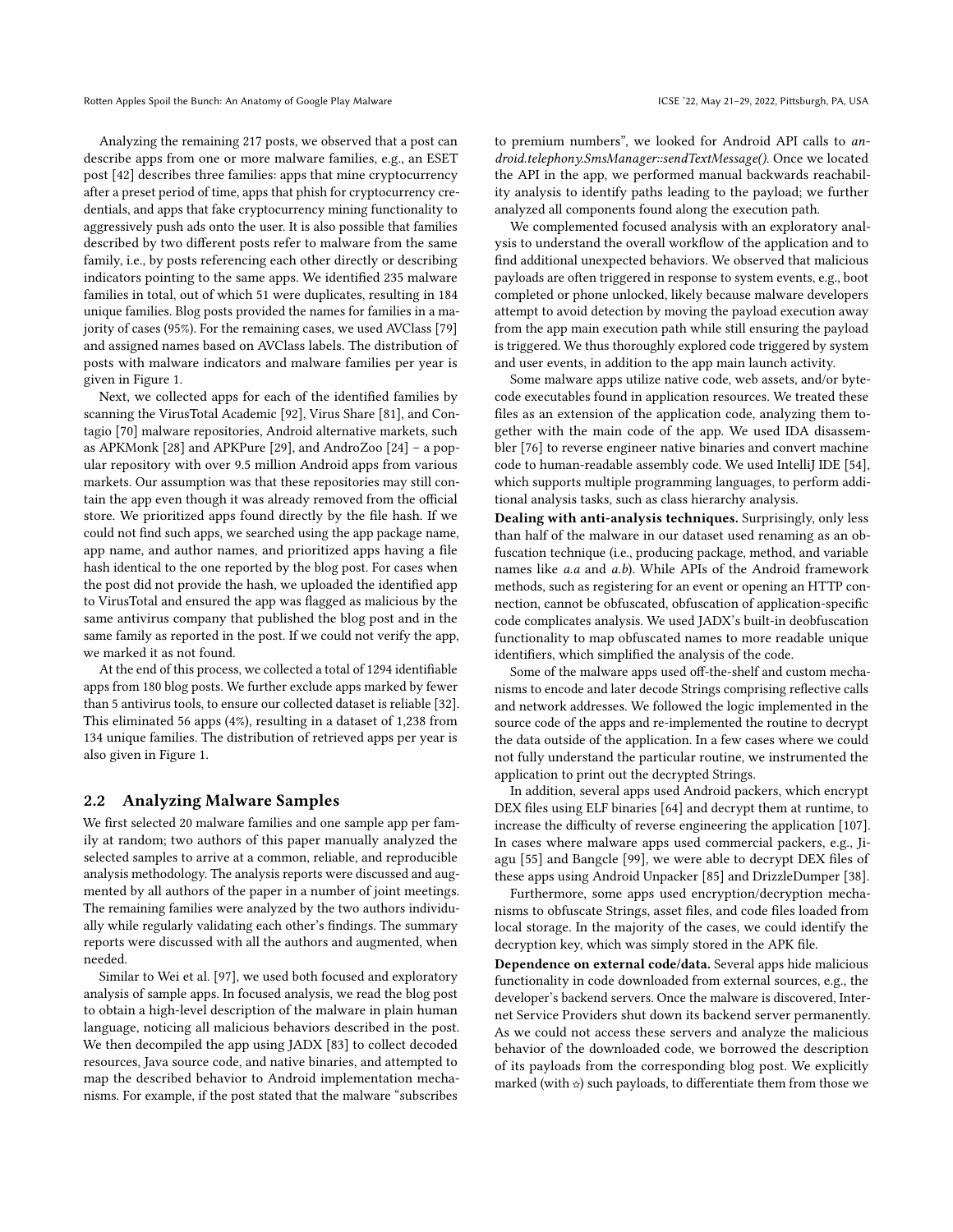<span id="page-3-1"></span>

Figure 2: Malware characterization schema

have observed independently. For 16 apps, the description of all app payloads relied on the blog posts; in 24 additional cases, part of the payloads was observed independently and part was inferred from posts. For another 16 cases, no adequate description of a payload was given in the post and we marked it as unknown.

Analysis Report. Overall, we were able to successfully analyze at least one app from 105 distinct malware families. We excluded four families where we could not identify the malicious behavior described in the blog post, nine families whose apps used a commercial packer we could not unpack, nine families whose apps were heavily obfuscated and we could not reliably analyze, five families whose apps relied on reflective calls we could not track, and two families whose apps contained strings that were encrypted with a custom encryption key that was dynamically downloaded from the app backend server and was no longer functional at the time of our analysis. The detailed breakdown of the apps we analyzed per year is given in Figure [1.](#page-1-0)

At the end of the analysis, we produced a detailed report for each app, describing (a) app meta-information, including the file hash, blog URL, and a brief description of the malware's behavior, (b) the relevant source code related to the execution path(s) required to activate the payload(s), (c) a tabular-form characterization of the malware app, as described in Section [3,](#page-3-0) and (d) a flow-based signature of the app, as described in Section [4.](#page-6-0)

### <span id="page-3-23"></span><span id="page-3-22"></span><span id="page-3-21"></span><span id="page-3-20"></span><span id="page-3-17"></span><span id="page-3-15"></span><span id="page-3-12"></span><span id="page-3-11"></span><span id="page-3-10"></span><span id="page-3-6"></span><span id="page-3-0"></span>3 MALWARE CHARACTERIZATION

We augment and refine malware categorization schemas used in previous work [\[97,](#page-12-3) [108\]](#page-12-4), proposing the categorization in Figure [2.](#page-3-1) In what follows, we first describe our schema using the example in Figure [3](#page-3-2) for illustration purposes. We then use the categorization to discuss the malware in our dataset.

#### 3.1 Malware Characterization Schema

Figure [3](#page-3-2) shows a simplified version of a malware app from the SpyBankerHU family [\[41\]](#page-11-14). In a nutshell, this malware intercepts SMS messages and steals the user's banking credentials. It is activated when the user unlocks the phone or receives an SMS message. Both events are handled by the onReceive(...) method of the UnlockSMSRecver component (lines 3-32 in Figure [3\)](#page-3-2). Using the Intent parameter, the method checks whether an SMS was received (lines 4-22). If so, the method checks if the field stealSMS (the name that we gave to this variable for illustration purposes) is set to true, to determine whether the SMS stealing functionality is activated (line

```
1 class UnlockSMSRecver extends BroadcastReceiver {
2 static boolean stealSms = false;
3 void onReceive(Context ctx, Intent in) {
4 if (in.getAction().contains("SMS_RECEIVED")){
5 if (stealSms){
6 ContentResolver cr = ctx.getContentResolver();
    SmsMessage sms = SmsMessage.createFromPdu(
8 in.getExtra().get("pdus")[0]);
9 Cursor c = cr.query(Uri.parse("content://sms"),
10 new String[] {"_id", "body"});
11 while (c.moveToNext()) {
12 int id = c.getInt(0);13 String body = c.getString(1);
14 if (body.equals(sms.getMessageBody())) {
15 cr.delete(Uri.parse("content://sms/"+id));
16 }
17 }
18 String device = context.getDeviceId();
19 Connection con = new URL("leaksms.com/?u="+
        device).open();
20 con.write(sms);
21 }
22 }
23 String device = context.getDeviceId();
24 Connection con = new URL("commands.com/?u="+
      device).open();
25 String commands = con.read();
26 if (commands.contains("steal_sms")){
27 stealSms = true;
28\,29 String running = getRunningProcess();
30 if (running.contains("com.garanti.cepbank")) {
31 WebView.loadUrl("fakebank.com");
32 }
33 }}
```
#### Figure 3: SpyBankerHU malware

5). The method then retrieves all SMS messages on the device (lines 6-10) and iterates over them to identify and delete the received SMS (lines 11-17). It further leaks the SMS content to the developer's server, together with the device id (lines 18-20). This is most likely done to steal the one-time access passcode the bank might send to the user and to hide from the user messages which could indicate that someone else (i.e., the malicious party) is manipulating their bank account.

<span id="page-3-26"></span><span id="page-3-25"></span><span id="page-3-24"></span><span id="page-3-19"></span><span id="page-3-18"></span><span id="page-3-16"></span><span id="page-3-14"></span><span id="page-3-13"></span><span id="page-3-9"></span><span id="page-3-8"></span><span id="page-3-7"></span><span id="page-3-5"></span><span id="page-3-4"></span><span id="page-3-3"></span>In any event – whether an SMS is received or the user unlocks their phone, the app also attempts to communicate with the command and control server and to steal banking credentials (lines 23-33). Specifically, the app retrieves the device id (line 23) and contacts its server to retrieve a set of commands (lines 24-25). If it receives the "steal\_sms" command, the app sets the field stealSMS to true (lines 26-28), indicating that the user is going to be attacked and enabling the SMS leaking behavior described above. The app further checks if a process associated with the cepbank banking application is running (lines 29-30) and, if so, loads an HTML page that impersonates the login screen of the banking app (line 31). An unsuspecting user will enter their banking login credentials on the fake overlay, which sends the credentials to the malicious server.

In summary, the app contains three different payloads: it leaks the device id when an SMS is received or the phone is unlocked (lines 18-20 and 23-24); it leaks the content and deletes SMS messages when instructed by the server (lines 14-20); and it steals banking credential when the cepbank application is running (lines 29-32). Each of the payloads is triggered under different conditions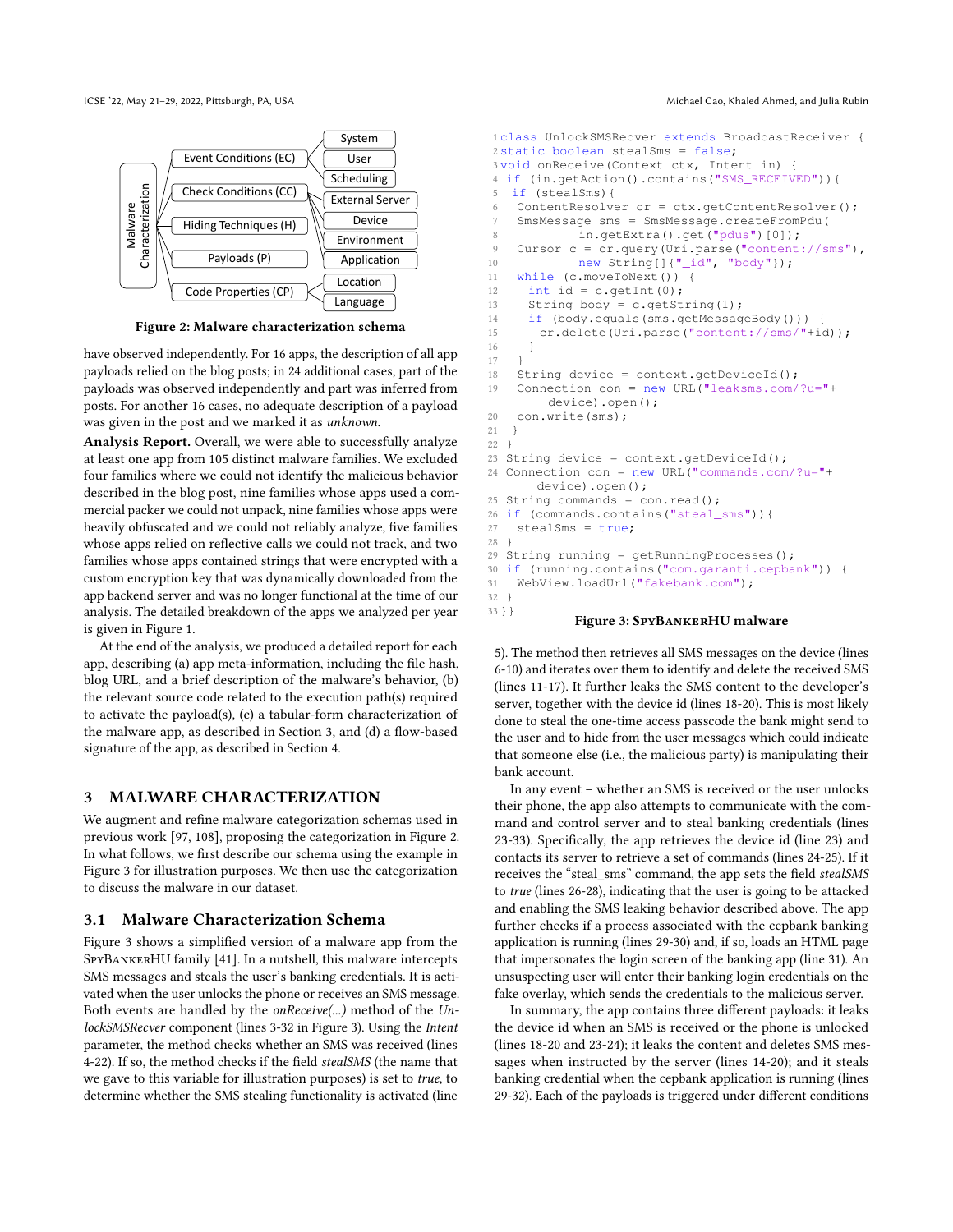and activation events, part of which we omitted for the simplicity of the presentation. We also omitted yet another payload: ad abuse, as well as additional events that the app intercepts to trigger the malicious behaviors, e.g., power change.

To accurately describe the behavior of such malware, we use five categories specified in Figure [2:](#page-3-1)

1. Event Conditions (EC) are events that an app intercepts and that trigger the activation of a malicious path. We further divide them into System events, which are triggered by the Android system when the device is booted, an SMS is received, etc.; User events, which are triggered by the app user, when logging in into the app, pressing a particular button, copying text, etc.; and Scheduling events, which are triggered at specific time intervals. Our SpyBankerHU sample in Figure [3](#page-3-2) intercepts SMS- and phone unlocking system events.

2. Check Conditions (CC) are conditions that need to be satisfied for the malicious behavior to fire. These conditions can depend on an External server, e.g., when the malicious payload is executed only when a particular command is received from the app backend, like in the SpyBankerHU sample in Figure [3.](#page-3-2) Further, check conditions can be Device-dependent, i.e., rely on a certain hardware or software specification; Environment-dependent, e.g., be executed at a certain time or location; and *Application*-dependent, e.g., rely on a certain permission granted to the application or on a certain data format.

3. Hiding Techniques (H) are used by the app to hide its malicious actions from the user. These include removing the app icon, so the user cannot identify and uninstall the app, and blocking information, such as deleting SMS messages in the SpyBankerHU sample.

4. Payloads (P) describe the main malicious functionality of the app itself. We identified a variety of payloads, including stealing of personal, device, and banking information, like in the SpyBankerHU sample in Figure [3.](#page-3-2)

5. Code Properties (CP) are the code-level details describing how these behaviors are implemented. We consider the Location of the code, e.g., being in the application directly, hidden in resources, or downloaded from a remote server and the Language in which the malicious code is implemented, e.g., bytecode, native code, or a webbased language (HTML/JavaScript). For the SpyBankerHU app in Figure [3,](#page-3-2) the UnlockSMSRecver class is implemented directly in bytecode, while the fake login overlay is implemented in JavaScript and is loaded from a remote server.

Next, we outline, for each of the categories, the implementation strategies that malware in our dataset employs. Section [4](#page-6-0) further describes our malware signature, which accurately relates the events, conditions, hiding techniques, and payloads to each other, in a form of a control- and data-flow graph.

## 3.2 Malware Characteristics

Figure [4](#page-4-0) shows the specific behaviors we observed for each of the categories in our schema. We mark with an arrow  $\left(\rightarrow\right)$  categories that were introduced based on information observed in our dataset, compared with prior work [\[97,](#page-12-3) [108\]](#page-12-4). We also provide the number of analyzed sample apps exhibiting each of the behaviors. As one app can contain multiple (or no) event and check conditions, payloads, etc., it can be counted in multiple categories; thus, the number of apps in a category does not sum up to 105. A detailed description of each analyzed sample app is available in our online appendix [\[35\]](#page-11-6).

<span id="page-4-0"></span>

Figure 4: Characteristics of Google Play malware

1. Event Conditions (Figure [4a](#page-4-0)) have three sub-categories: System Events. The majority of the analyzed samples are triggered by at least one System event, most commonly when the phone is booted or when the device status changes, e.g., from locked to unlocked. Similar system events include network, battery, call status, and SMS delivery events. We believe malware uses system events to avoid executing the malicious payload on the (easier to trigger) main application launch while still ensuring the malicious functionality is eventually triggered. Interestingly, most system events we observed are less likely to happen on the emulator, e.g., lock status change, which further complicates the detection of these apps at testing time.

We observed two new types of system events not discussed in earlier reports: Developer-defined are custom events not defined by the Android platform. For example, Solid (ID: [94\)](#page-3-3) is activated by the reception of a Firebase message [\[50\]](#page-11-15). Considering such custom event types could challenge dynamic-analysis-based tools. Service bind events, which allow the app to communicate with bound services (e.g., accessibility), were described in the literature [\[47\]](#page-11-16), but we believe we are the first to observe them in practice. For example, SpyBankerAJZ (ID: [98\)](#page-3-4) abuses the accessibility service, which has access to user interactions with other apps, to activate itself when the user interacts with a banking app and overlays a phishing browser to steal banking credentials.

User Events. While almost 90% of the samples activate a payload once the user launches the app, we identified additional user events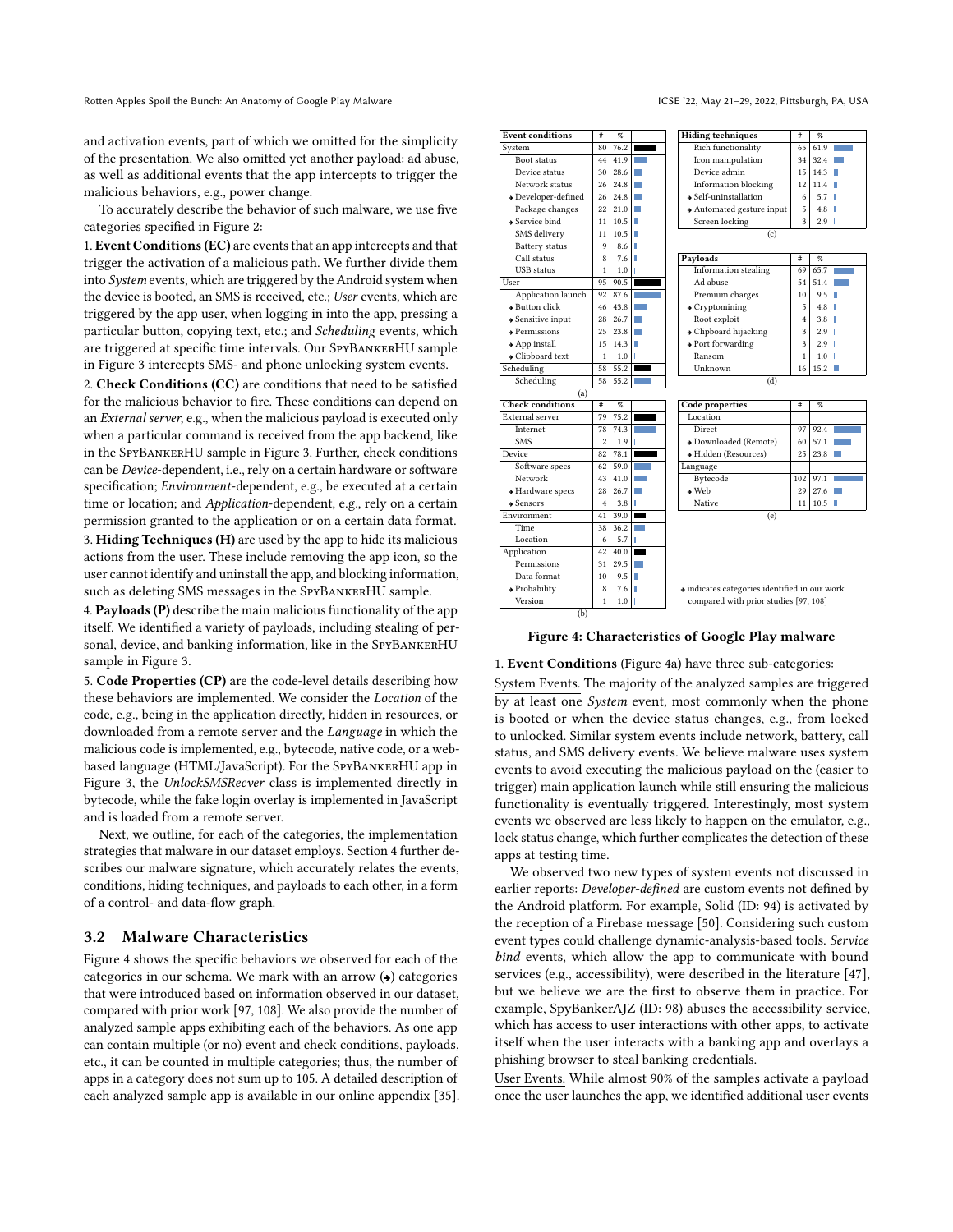triggering malicious behavior, such as inputting specific data or copying text (see Figure [4a](#page-4-0) for details). For example, ClipperC (ID: [28\)](#page-3-5) triggers when the user copies text and checks if the text is formatted as a wallet address. If so, the app executes its payload.

Scheduling Events. Around half of the samples periodically repeat the malicious behavior. For example, HidenAd (ID: [67\)](#page-3-6) schedules an alarm that displays full-screen ads every 15 minutes, even while the user is interacting with other apps.

Comparison with earlier reports. Our analysis identified two types of system events, developer-defined and service bind, not discussed in earlier reports [\[97,](#page-12-3) [108\]](#page-12-4). We also provided a more detailed characterization of user events according to their types.

2. Check Conditions (Figure [4b](#page-4-0)) have four sub-categories:

External Server. Three quarters of the analyzed sample apps execute malicious payloads on receiving particular data from an external server – either through the Internet or by an SMS (a.k.a. command and control or C&C malware). Most frequently, the commands are retrieved over the Internet. In two cases, the apps receive an SMS command to enable intercepting and leaking SMS messages and calling premium numbers, e.g., AceCard (ID: [1\)](#page-3-7).

Device. Three quarters of the samples also condition payloads on software specs of the underlying Android system, such as system version and which apps are installed. We identified several checks not described in earlier reports: hardware specifications, i.e., CPU and network operator, and sensor data, i.e., battery, temperature, and motion. For example, Aladdin (ID: [8\)](#page-3-8) checks that the device contains more than 3 CPU cores before generating ad traffic to an invisible web page; Vilny (ID: [108\)](#page-3-9) checks the phone temperature and battery level before mining cryptocurrency, presumably to not alarm the user by a sharp change of these parameters.

Environment. These checks, commonly known as time and logic bombs, activate malicious payloads only at a certain time and/or location. For example, PletorD (ID: [80\)](#page-3-10) checks the user's location to ensure that the user is not from Russia or Ukraine, before locking the phone in silent mode and asking for a ransom.

Application. Application-specific checks include permissions, data format, and app version. For example, SMSAndroidOSWesp (ID: [91\)](#page-3-11) uses regular expressions to check that the received SMS contains a PIN, before leaking it to the malware developer's server. Moreover, we identified a number of samples that decide whether to activate the malicious payload probabilistically. For example, Hid-denAdHRXH (ID: [64\)](#page-3-12) uses the java.util.Random library to roll a number between one and 100 and automatically click on ads only if the obtained value is less than 25.

Comparison with earlier reports. Previous work reported conditions based on commands retrieved from an external server, installed apps, time, and location. Our detailed categorization reveals new checks: hardware specifications, sensors, and random numbers.

3. Hiding Techniques (Figure [4c](#page-4-0)). The most prominent technique in our dataset is the inclusion of rich benign functionality, which is employed by more than half of our samples. This is done to convince the user that the app is legitimate, e.g., by presenting a weather forecast (ID: [99\)](#page-3-13) or providing a YouTube-like video interface (ID: [2\)](#page-3-14). Unlike repackaging, these are unique apps and we are not aware of other reports that explicitly identified such behavior.

Another frequent hiding technique is icon manipulation. In addition to the previously observed case of hiding the app icon, samples in our dataset also change the icon, pretending to be another app. For example, Reputation1 (ID: [86\)](#page-3-15) changes the icon and name to resemble Google Maps. Moreover, when the user clicks on the icon, the application redirects to Google Maps. Meanwhile, it periodically pushes full-screen ads to the user without the user being aware of the origin of these ads.

Obtaining device admin privileges can make the malware harder to install. It can also allow the malware to perform privileged operations, such as changing the lock-screen password or locking the screen, to further increase the difficulty of uninstallation. For example, SpyBankerHU (ID: [99\)](#page-3-13) locks the screen when the user attempts to disable its admin privileges. Samples also employ information blocking, i.e., hiding information produced by the payload from the user, and screen locking, to prevent the user from noticing suspicious behaviors on the device.

We also observed a new hiding approach via self-uninstallation. For example, BanBraA (ID: [19\)](#page-3-16) can receive commands from the malware developer's server to uninstall itself. This confuses the user about which app performed the malicious behavior and reduces the chances of the app receiving a bad review. Yet another new technique is abusing accessibility services to perform automated gesture input to prevent the user from performing certain actions. For example, SpyBankerAJZ (ID: [98\)](#page-3-4) presses the back button whenever the user opens an antivirus.

Comparison with earlier reports. Similar to Malware Genome and AMD, we observed icon hiding, information blocking, device admin privileges, and device screen locking hiding techniques. We also observed new trends: implementing legitimate benign functionality, changing the app icon, self-uninstalling, and automated gesturing. In addition, the AMD report described techniques which did not occur in our dataset: cleaning system logs, killing antiviruses, removing the app from the device administrator list, and preventing uninstallation of the app.

4. Payloads (Figure [4d](#page-4-0)) are divided into nine sub-categories:

Information Stealing. The most frequent payload in our dataset is information stealing, e.g., of SMS, accounts, phone numbers, contacts, and stored files. Some malware also explicitly tricks the user into entering sensitive information. For example, Reputation1 (ID: [86\)](#page-3-15) presents a web page claiming that the user won a prize. To "redeem" the prize, the web page provides a survey that steals sensitive information from the user.

Ad Abuse. Samples with ad abuse are also frequent in our dataset. We identified three ad abuse patterns: (a) Aggressive advertisement forces advertisements when the user performs a certain action or periodically. For example, FraudApp (ID: [51\)](#page-3-17) acts as a fake cryptocurrency miner while pushing full-screen ads. (b) Hidden ads loads web pages that contain ads to gain additional revenue. For example, Aladdin (ID: [8\)](#page-3-8) opens an invisible WebView to increase the number of visits to the malicious developer's website that contains ads. (c) Ad-click fraud automate clicks on ads. For example, AdClickerBN (ID: [2\)](#page-3-14) retrieves a list of targeted websites and a JavaScript payload from a C&C server and performs ad clicks.

Premium Charge. Apps also impose premium charges on the user by subscribing them to premium services without user consent, e.g.,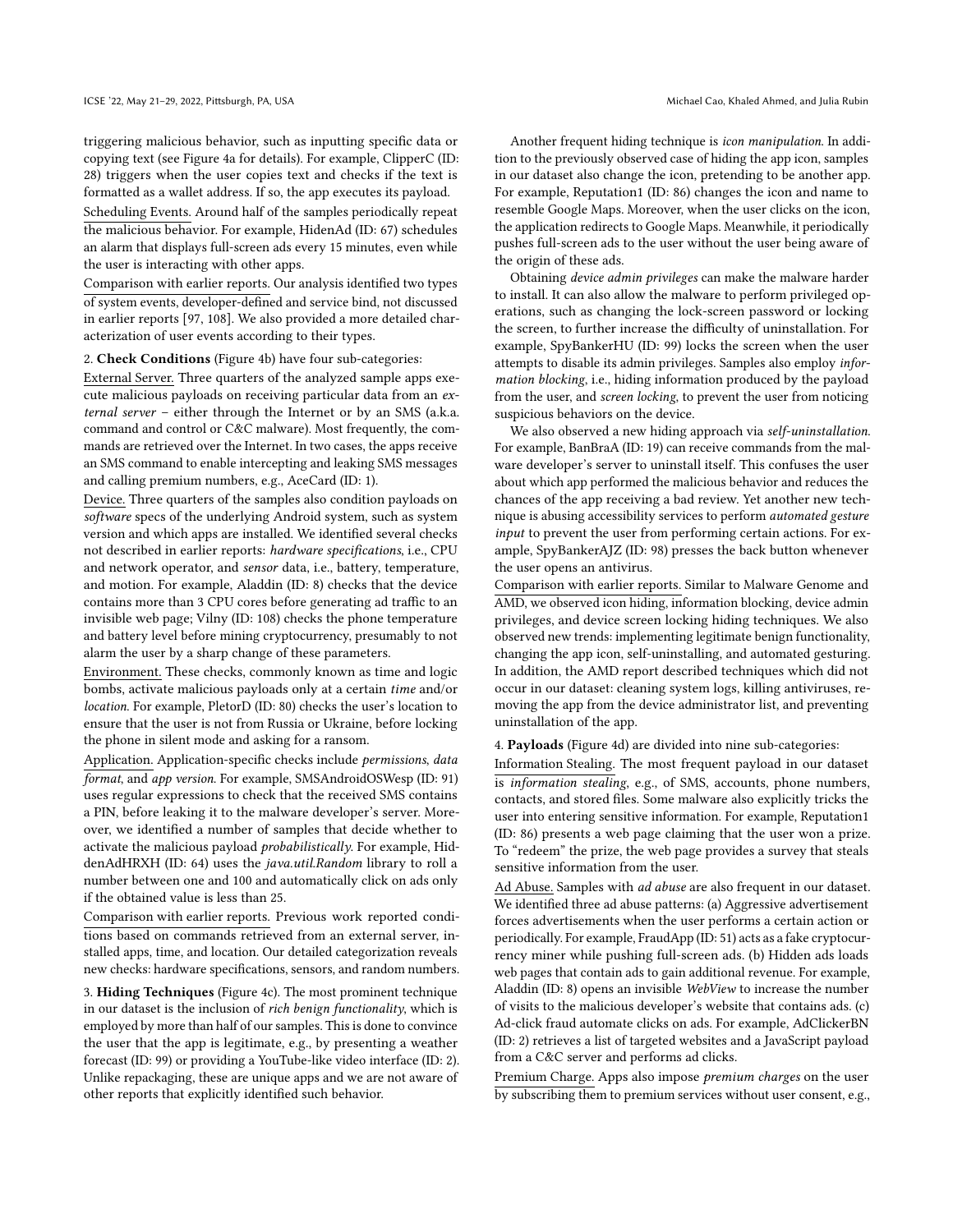SMSAndroidOSWesp (ID: 90) and Sonyvpay (ID: 94). To perform the subscription, the malicious app obtains up-to-date information about the service, such as its subscription number, subscription message, and subscription account. It then sends a request to the service over SMS, call, or internet. A confirmation message is sent back to the device over SMS and is intercepted and confirmed by the malware.

Cryptomining. Several samples commence cryptocurrency mining without the user's consent, e.g., CoinMinerQ (ID: [30\)](#page-3-18) and CPUMiner (ID: [31\)](#page-3-19). To perform cryptomining, a miner receives a hash puzzle and its result; they need to find the puzzle input value that leads to the given result. The first miner to do so is rewarded with cryptocurrency. To increase the chances of getting the monetary reward, malicious developers leverage mobile devices of many unsuspecting users, synchronizing between the users via a configuration obtained from a remote server. Interestingly, while mining cryptocurrency is a popular monetization tactic, earlier studies did not identify such apps. This could be because of the sharp rise in bitcoin prices in 2017 [\[9\]](#page-11-17), which falls outside of the date range of earlier reports.

Root Exploit. Malware exploits vulnerabilities in the Android operating system to grant the app unrestricted access to the device's memory space. Root exploits are typically performed in native code, as bytecode runs in a virtual machine that is isolated from the operating system. To perform root exploits, the malware retrieves native binaries stored locally or over the internet. It then executes the binaries and performs unauthorized actions, such as silently installing other malicious apps. For example, Godless (ID: [53\)](#page-3-20) executes root exploits then downloads and installs an app with system privileges to perform additional payloads.

Clipboard Hijacking. Yet another technique not reported in previous studies is a clipboard hijacking attack, when the malware changes the text clipboard so that the user pastes unintended text. For example, the ClipperC malware described earlier (ID: [28\)](#page-3-5) uses this mechanism to replace a wallet address copied by the user with the malware developer's wallet address.

Port Forwarding. Our samples also perform port forwarding, a special form of information stealing where malware attempts to steal data from the user's internal network. To this end, malware creates an outbound connection to the malicious developer's server, retrieves a target address and network command, forwards the network command to the internal network to collect data, and relays the response back to the developer's server. For example, Milky-Door (ID: [77\)](#page-3-21) tunnels using SSH into the user's internal network to steal enterprise data.

Ransom. For monetization, some apps ask for a ransom, where the malware encrypts data or disables device functionalities to coerce the victim into paying a fee, e.g., using a bitcoin transaction, to release device functionalities that are being held captive. For example, PletorD (ID: [80\)](#page-3-10) locks the device into silent mode and opens a WebView to ask for a ransom to unlock it.

Unknown Payload. There are 16 samples in our dataset that download code dynamically from a remote server. Such code might contain malicious behavior, adding to other payloads we observed in these apps. As we could not confirm the malicious behavior of the downloaded code, we mark these payloads with unknown.

Comparison with earlier reports. Prior work did not report on the cryptocurrency mining, clipboard hijacking, and port forwarding payloads, which were observed in our datasets. The AMD study reported the ad abuse payload, but did not elaborate on the different types of ad abuse that we found in our study: aggressive advertisement, hidden ads, and ad-click fraud.

5. Code Properties (Figure [4e](#page-4-0)) are divided into two sub-categories: Location. Check conditions, hiding techniques, and payloads can be implemented directly in the APK .dex file, downloaded (remote) from a server, or hidden (resource), where the code is packed in the app's resources. For example, HiddadBZ (ID: [61\)](#page-3-22) hides its payload in a text font file, which is converted to APK and executed at runtime.

Interestingly, around half of the analyzed samples download code from a third-party server. The samples typically use DexClassLoader to load the downloaded bytecode and invoke it via reflection. Two samples, DroidPlugin (ID: [34\)](#page-3-23) and AsiaHitGroup (ID: [15\)](#page-3-24), abuse the virtual installation technology [\[67\]](#page-12-21), originally designed to install multiple copies of the same app, to silently install malicious apps. Other samples attempt to install the downloaded APKs directly, using social engineering to convince the user to allow installation. For example, AnubisDropper (ID: [12\)](#page-3-25) claims that the system is out of date and the user should install a secondary app to "update" it. Language. Check conditions, hiding techniques, and payload can also be implemented in different languages: Java bytecode, Web (JavaScript), or in native code (C/C++). We found that while most of the analyzed samples implement the malicious functionality in Java bytecode, some malicious behaviors, mostly related to ad abuse, are implemented in JavaScript code loaded into WebViews. Finally, a few samples also employ native code.

Comparison with earlier reports. The analysis performed in earlier work was more coarse-grained and only considered the location of the payload. Instead, our work maps each of the malicious activities – check conditions, hiding techniques, and payloads – based on their code/location. The detailed map is in our online appendix [\[35\]](#page-11-6).

To answer RQ1, we observed that a high fraction of the analyzed samples implement information stealing and ad abuse. We also identified new payloads: cryptomining, clipboard hijacking, and port forwarding. Malware shifts its payloads off the main execution path and hides them under a number of difficult-to-trigger checks, complicating the detection of these samples. Furthermore, samples also split their malicious paths across multiple languages. Finally, we observed that malware employs new hiding techniques, such as self-uninstallation and automated gesturing.

#### <span id="page-6-0"></span>4 FLOW-BASED MALWARE SIGNATURE

The malware categorization in Section [3](#page-3-0) provides information about event and check conditions, hiding mechanisms, and payloads employed by current malware; understanding how these actions are combined together is an essential step towards building efficient tools for detecting such malware. For the SpyBankerHU sample in Figure [3,](#page-3-2) presenting web-based content in a WebView is, by itself, a legitimate application behavior, common to many benign apps. However, this behavior is executed only when a certain app, i.e., cepbank, is installed on the device (lines 29-32). Discovering such contextual information can help a technique deem this sample malicious. Likewise, understanding the interplay between deleting SMS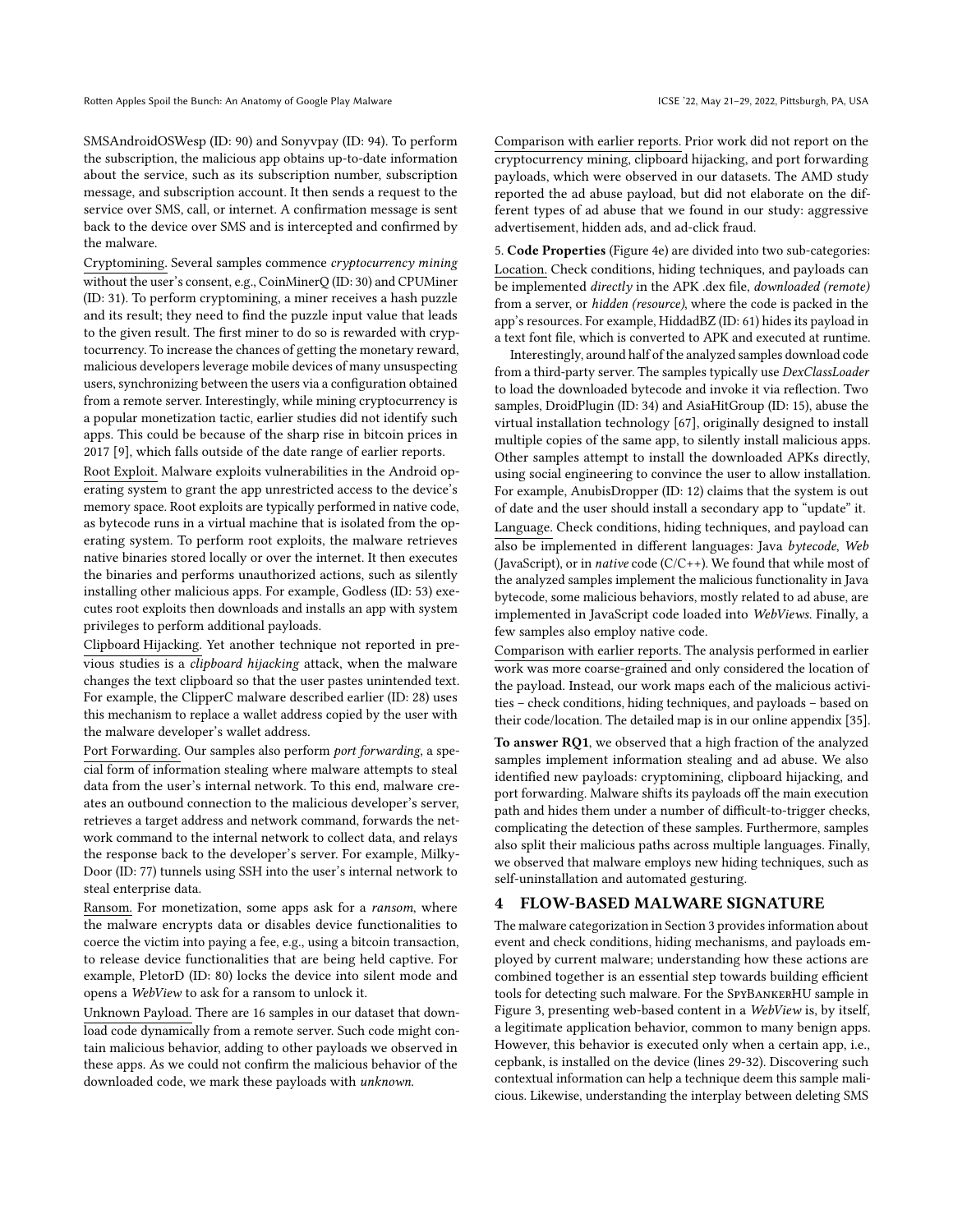<span id="page-7-0"></span>

Figure 5: Flow-based malware signature of SpyBankerHU

messages and the condition received from the server which enables this behavior (lines 25-28 and 5-17) can help distinguish between benign apps that manage users' SMS messages and apps that have a malicious intent. Understanding the precise order of events and conditions that activate a malicious payload, as well as implementation mechanisms, such as information flows between bytecode and JavaScript code in WebViews, and code-level obfuscation techniques, such as String manipulations and app- and phone-specific content management code (lines 5-17 in Figure [3\)](#page-3-2) is also essential to build efficient techniques that can detect realistic malware.

To capture such contextual and path-level information, we manually created a flow-based malware signature graph for each of the analyzed samples. These signatures go beyond the categorization in Section [3;](#page-3-0) they rather capture control- and data-flow dependencies for paths related to each malicious behavior. They also capture information about how each malicious component is implemented, including implementation location and code language.

Figure [5](#page-7-0) shows an example of such a graph for SpyBankerHU. The nodes of the graph are the four actions from the malware categorization schema in Figure [2:](#page-3-1) Event Conditions (EC), Check Conditions (CC), Hiding Techniques (H), and Payload (P). These nodes are shown as rectangles with the corresponding event type in their names. We add one additional type of node, which we call data retrieval (DR); it is shown as an ellipse in Figure [5.](#page-7-0) Each such node corresponds to the action of retrieving data, e.g., from an SMS message, the Internet, or user-sensitive input. The retrieved data is used either in evaluating the check condition or in a payload.

The graph contains two types of edges: control-flow (dotted lines) and data-flow (solid lines). Similar to the control- and data-flow concepts from the program analysis domain [\[45\]](#page-11-18), control-flow edges in our graph describe the order in which events are executed; data-flow edges describe the flow of information from data retrieval to either check condition or payload nodes. For the example in Figure [5,](#page-7-0) the P:Information stealing node (node #6 in the figure) is executed after DR:SMS (node #3), H:Information blocking (node #4), and DR:Device (node #5); the data-flow edges show that the P:Information stealing node leaks SMS and device-related information.

Another important detail captured by the graph is that the info stealing payload is triggered only after an SMS is received (node #1) and only if the condition CC:External server:Internet (node #2) evaluates to True. The condition itself is dependent on the information obtained from the Internet (node #10), which is retrieved when the user unlocks the phone: EC:System:Device status (node #7).

Finally, we group nodes into regions capturing the code properties of the nodes – location and language. The regions are indicated by dashed lines in Figure [5.](#page-7-0) In this example, there are two regions: the first contains nodes corresponding to the bytecode directly loaded by the app from the .dex file (nodes #1-#12) and the second contains nodes corresponding to Web code (HTML/JavaScript) downloaded from the remote server (nodes #13-#15).

When we analyzed this app, the remote server was down and, thus, we have no access to the code downloaded from the server. We describe the behavior of that code based on the description in the blog post: upon the user entering their credentials (node #13), this info gets leaked to the malware developer's server (nodes #14 and #15). As discussed in Section [2.2,](#page-2-0) we mark nodes for which we followed the post description rather than observed the malicious payload directly with a star  $(\alpha)$ .

A path in our graph is a sequence of nodes connected by controlflow edges. A path starts from a node with no incoming edge, which is an Event Condition (e.g., node #1 in Figure [5\)](#page-7-0). A path ends with a node with no outgoing control-flow edges, which could be a payload, a data retrieval node, or a hiding technique node (e.g., node #15). The example in Figure [5](#page-7-0) has three paths:  $P_1$  is the path from node #1 to #15, where the condition in node #2 evaluates to True.  $P_2$  is a (shorter) path from node #1 to #15 where the condition evaluates to *False*. Finally,  $P_3$  is the path from node #7 to #15.

A path can include multiple event conditions. For example,  $P_3$ requires the user to unlock the device (node #7) and provide sensitive input (node #13). Likewise, a path can include multiple check conditions, e.g.,  $P_1$  checks a server command (node #2) and installed apps (node #12). Finally, a path can have multiple hiding techniques and payloads, e.g.,  $P_2$  contains two information stealing payloads (nodes #9 and #15).

Signatures of GP malware. By analyzing the malware signatures of our samples, we make three main observations:

1) Overall, the samples have 14.9 paths on average (for this calculation, we excluded 5 outlier samples with more than 100 paths as the median number of paths is 9). Each path has multiple event and check conditions, hiding techniques, data retrieval nodes, and payloads. There are 2.8 event conditions and 4.8 check conditions per path, on average. The relatively high number of conditions per path shows that malware conditions the execution on specific external and internal settings (see Figure [4](#page-4-0) for the list of conditions). For example, VILNY (ID: [108\)](#page-3-9), which mines cryptocurrency on the device, checks a command from the server, phone temperature, battery level, and that the screen is off, all before starting the payload. Malware analysis tools that are based on dynamic and symbolic execution should account for all these conditions of different types to fully analyze / trigger the malware.

2) There are 5.3 data retrieval nodes per path, on average. The majority of these data retrievals are for validating the check conditions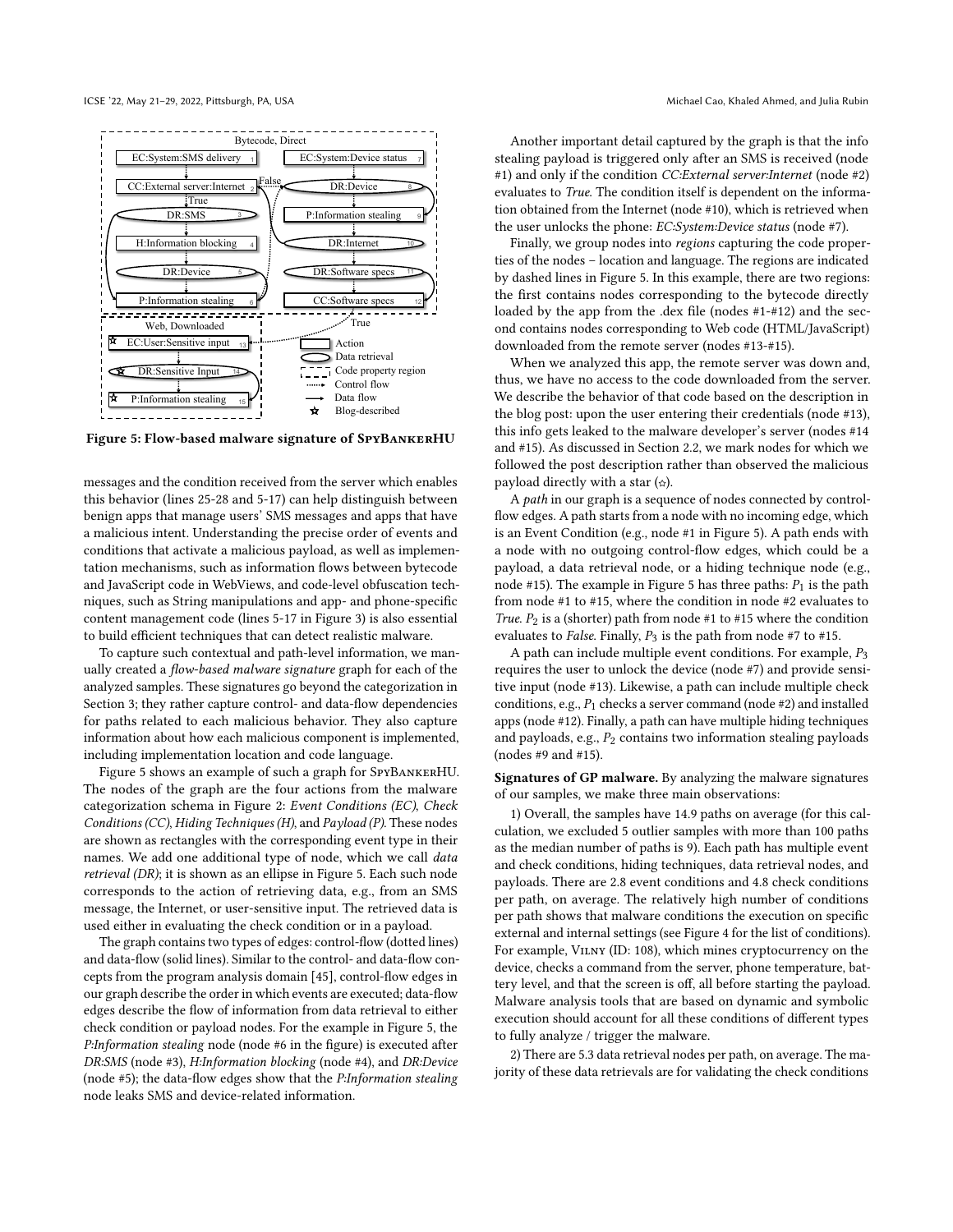and the rest are for retrieving sensitive data for the information leakage payloads. Interestingly, around 40% of data retrievals happen on a path different from the target check condition or payload. That is, the applications retrieve and store data in, say, a file, and then uses it on another path, triggered by a different event. We identified several cross-path data storage locations: global variables, files, and shared preferences. For example, Bahamut (ID: [18\)](#page-3-26) records the call audio into a file when the call is started. Later, in a different event – on network change – it sends the stored file to a third-party server. This implies that malware analysis tools should be able to consider more than one path simultaneously, e.g., to trigger multiple paths during dynamic analysis and to analyze data flows across multiple paths during information flow analysis. Unfortunately, some of the existing tools, especially those based on formal methods and complex program analysis, currently only consider one callback at a time, e.g., [\[75,](#page-12-6) [90,](#page-12-7) [98\]](#page-12-8). Furthermore, tools should consider information flows through multiple data types given above, in addition to fields and local variables.

3) Samples have 3 payloads on average, each of which is reachable via 12.4 paths on average. Multiple paths lead to the same payload as malware typically triggers the payload from multiple events, to maximize the likelihood and frequency of the payload activation. For example, a MilkyDoor (ID: [77\)](#page-3-21) payload which is not reachable by simply opening the app can instead be reached from 60 different paths originating from phone boot, restart, unlock, Wi-Fi connectivity change, and cellular connectivity change events. These events are more likely to occur on a user device rather than on an emulator, as an emulator is typically on, unlocked, and has a stable connection. We believe malware uses this mechanism to avoid detection while maximizing the likelihood to execute the payload. In fact, more than 70% of the paths in our samples do not start on app opening.

To answer RQ2, our samples have more than 14 paths on average, many of which originate from different events. Each path contains numerous conditions, which need to be satisfied for the payload to execute. Paths also contain numerous data retrieval nodes to access data that is validated in the conditions and that flows to payloads. Some data retrieval operations cross multiple paths by "temporarily" storing data in global variables, files, and shared preferences. Understanding the set and order of these behaviors is needed to build accurate malware detection approaches.

#### <span id="page-8-0"></span>5 DISCUSSION AND IMPLICATIONS

In an attempt to understand why such malware still makes its way to the Google Play store, we analyze how existing tools deal with the different characteristics of malware in our dataset. We focus on academic tools only because intellectual property (IP) rights, "security by obscurity" (to prevent malware authors from attacking the tools), and other restrictions prevent us from analyzing commercial offerings. Yet, as all malware collected in our dataset bypassed Google Play defenses, we observe that commercial tools are also limited in detecting such malware.

To identify relevant academic tools, we systematically analyzed proceedings of 20 top conferences and journals in software engineering and security, focusing on publications between January 2010 and July 2021: ICSE [\[6\]](#page-11-19), FSE [\[10\]](#page-11-20), ASE [\[5\]](#page-11-21), ISSTA [\[8\]](#page-11-22), TSE [\[91\]](#page-12-22),

<span id="page-8-1"></span>

Figure 6: The space of malware detection tools

Empirical SE Journal [\[39\]](#page-11-23), IEEE Software [\[3\]](#page-11-24), JSS [\[12\]](#page-11-25), Information and Software Technology [\[4\]](#page-11-26), TOSEM [\[18\]](#page-11-27), CCS [\[2\]](#page-11-28), S&P [\[15\]](#page-11-29), USENIX Security [\[19\]](#page-11-30), ACSAC [\[1\]](#page-11-31), NDSS [\[13\]](#page-11-32), TIFS [\[17\]](#page-11-33), Computers & Security [\[11\]](#page-11-34), Information Security [\[7\]](#page-11-35), Security and Privacy Journal [\[14\]](#page-11-36), and Trans. on Dependable and Secure Computing [\[16\]](#page-11-37). This search resulted in 414 papers. We further augmented our list of papers with techniques from seven recent surveys on Android security [\[26,](#page-11-38) [31,](#page-11-39) [43,](#page-11-40) [73,](#page-12-23) [74,](#page-12-24) [84,](#page-12-25) [88\]](#page-12-26), to cover papers that were published in other venues, identifying additional 106 papers.

Two authors of this paper read the abstract/introduction of the identified papers, selecting those that propose approaches for flagging apps as malicious vs. benign. The disagreements (7%) were discussed and resolved either in a mutual discussion or with the help of a third arbitrator. At the end of this process, we identified 237 relevant reports which we further categorized by the type of malware analysis they perform. The resulting categorization is shown in Figure [6](#page-8-1) and discussed below; the full list of papers and their categories is available online [\[35\]](#page-11-6).

Generic Malware. The majority of papers in our list (121) are in this category. They introduce techniques that aim to detect malware by learning from a large set of malicious and benign apps. The techniques vary by the type of features they extract, the way of extracting these features (statically, dynamically, or using a hybrid approach), and the type of machine learning technique used for creating the resulting malware classification model. Features extracted from the apps include permissions, e.g., [\[40,](#page-11-41) [77\]](#page-12-27), Java/Android API calls, e.g., [\[33,](#page-11-42) [66,](#page-12-28) [105\]](#page-12-29), system calls, e.g., [\[78,](#page-12-30) [87,](#page-12-31) [109\]](#page-12-5), properties extracted from control- and data-flow graphs of the application, e.g., [\[66\]](#page-12-28) or combinations of the above, e.g., [\[30,](#page-11-0) [49,](#page-11-43) [57\]](#page-11-44).

These techniques rely on the assumption that malware apps have similar features, which are different from the features of benign applications. Our analysis shows that 65% of the analyzed malware implement rich benign functionality to penetrate into the store and further avoid detection by the user. In such situations, features extracted from the benign portion of the apps may outweigh features from the malicious portion, tipping the classification outcome towards the benign class. Future research could benefit from identifying more targeted features that highlight specific malicious behaviors. Approaches for pre-processing apps, to remove known benign code, e.g., using library or repackaged code detection [\[37,](#page-11-45) [62,](#page-11-46) [86,](#page-12-32) [104\]](#page-12-33) could also be used in tandem with generic malware detection techniques.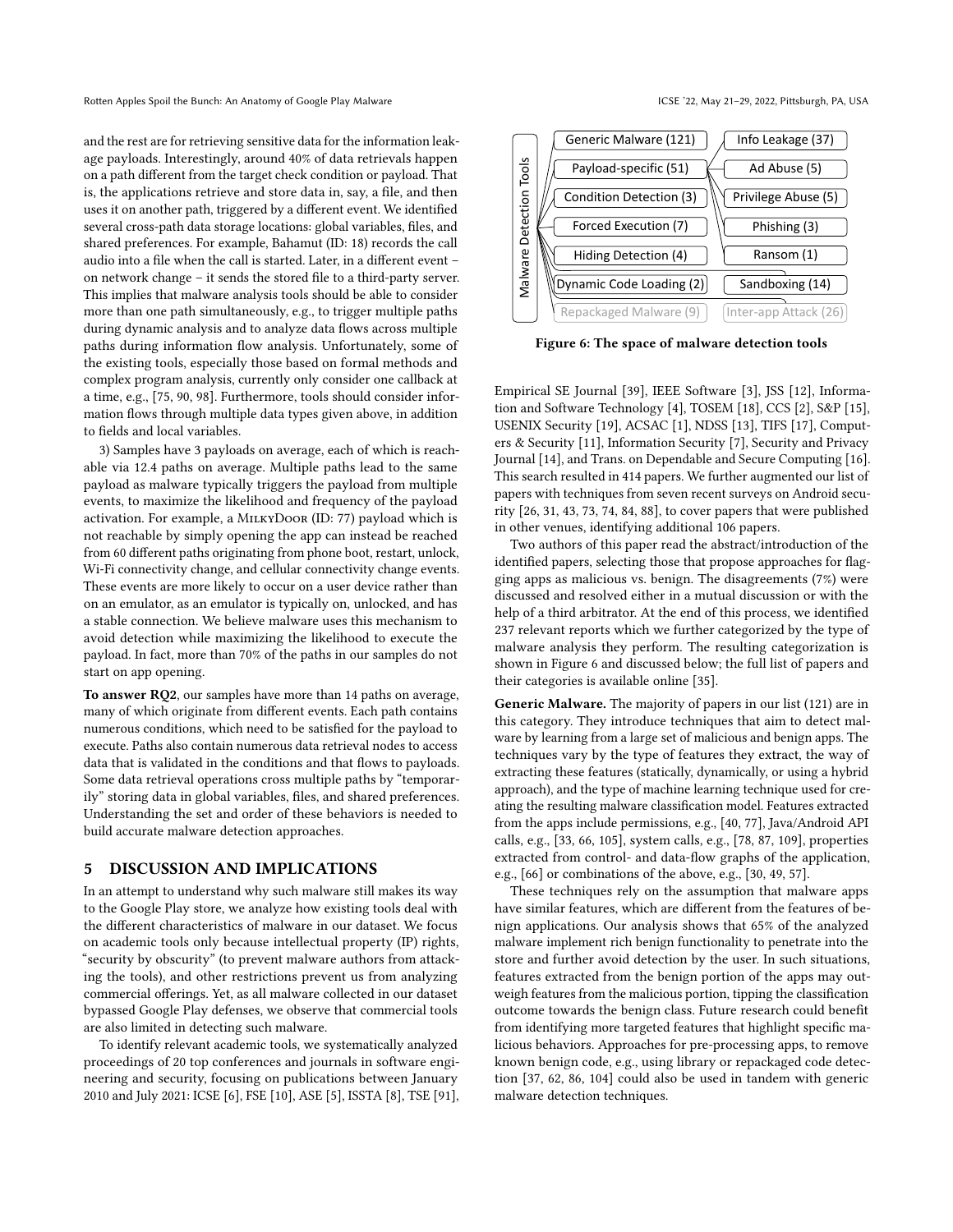Payload-specific. Another major line of work (51 papers) focuses on looking for a specific payload in an app. Out of those, most approaches (37 papers) identify information leakages. While information leakage is indeed the most prevalent payload in our analysis, other payloads do not seem to receive similar attention. In particular, only a few techniques, e.g., [\[56\]](#page-11-47), focus on ad abuse detection – the second most common payload in our analysis (69 samples). Moreover, while these techniques work on the Java bytecode level, 29 samples in our analysis implement the payload in JavaScript and 11 – in native code.

A handful of approaches have also been proposed to detect privilege abuse, overlay phishing, and ransom. Yet, these approaches cannot detect the full range of related malicious behaviors identified in our dataset. For example, ransomware detection [\[36\]](#page-11-2) focuses on identifying apps that perform encryption, while samples in our dataset rather force the device into silent mode before requesting ransom. Finally, no payload-specific techniques exist for other payloads in our dataset, such as cryptomining, clipboard hijacking, account stealing via accessibility services, and more.

Condition Detection. A few papers focus on detecting the check conditions that lead to activating malicious payloads. This line of work assumes that code that is executed under narrow conditions is indicative for malicious behavior. For example, TriggerScope [\[46\]](#page-11-48) identifies sensitive APIs conditioned by checks constrained by a constant value, mostly targeting logic and time bombs. HsoMiner [\[69\]](#page-12-34) observes that malicious and benign branches under a narrow condition usually exhibit different characteristics and thus trains a classifier to learn the difference between malicious and benign branches. EnMobile [\[101\]](#page-12-9) detects data- and control-flows between commands received from the Internet and sensitive APIs used by the app, targeting command-and-control malware.

We believe these are promising directions. Yet, our analysis shows that these techniques might miss existing samples, e.g., because both conditioned branches can be malicious, as in our SpyBankerHU example in Figure [5.](#page-7-0) Moreover, around 30% of the samples we analyzed employ new check conditions that were not considered before; such conditions would be difficult to integrate into existing approaches, e.g., checking for the Internet or screen status is a common behavior of benign apps as well. Finally, to avoid false positives, techniques in this category often approximate malicious behaviors by the usage of sensitive APIs executed under conditioned checks. Yet, the precise list of sensitive APIs is hard to define; we found samples that use even the most "naïve" APIs for malicious purposes, e.g., an API to set clipboard data. At the same time, apps can deliver payloads without relying on any API at all, e.g., they can use mathematical operations only to mine cryptocurrency on the device. We thus believe it would be beneficial to combine this line of work with techniques that look at specific payloads and also identify strategies for incorporating additional condition checks that are common in benign apps as well.

Forced Execution. Another interesting line of work aims at dynamically forcing the app execution into a malicious path. For example, IntelliDroid [\[98\]](#page-12-8) and AppIntent [\[102\]](#page-12-10) use symbolic execution to find the path constraints that lead to executing sensitive APIs, then solve the constraints and provide the appropriate input that triggers

the path. FuzzDroid [\[75\]](#page-12-6) and DualForce [\[90\]](#page-12-7) use concolic execution to simplify unsolvable constraints. In addition to the problem of triggering the right conditions in the right order discussed in Section [4,](#page-6-0) the main limitation of these techniques is that, to scale condition resolution via symbolic or concolic execution, they limit the scope of the analysis, e.g., to analyze each application event (entry point) separately. Our analysis shows that malicious behaviors cross entry points in 40% of the analyzed samples; to detect such behaviors, it is essential to analyze paths that cross multiple entry points, including cases where data is transferred from one path to another. Moreover, constraints for some conditions are hard to infer statically. For example, in the Bahamut sample (ID: [18\)](#page-3-26), the response from the server is processed in a loop, which extracts and parses each response line separately, towards retrieving a command. Analyzing such code requires "guessing" the right structure of the response and the desired number of loop iterations, which is a nontrivial task.

Hiding Detection. Several papers in this category mostly focus on flagging the difference between the behavior of the app and its presented user interface [\[52,](#page-11-49) [68\]](#page-12-35). Shan et al. [\[80\]](#page-12-36) propose scanning the apps for identifying, "self-hiding behavior": blocking phone calls/text messages or removing calls and messages from logs. Yet, the authors notice that benign apps also sometimes employ these behaviors. Thus, hiding techniques on their own do not provide sufficient evidence of maliciousness and can be combined with other techniques, e.g., for trigger and payload detection.

Dynamic Code Loading. A few papers focus on detecting dynamic code loading [\[72,](#page-12-37) [82\]](#page-12-38), where code that is not in the APK's bytecode is fetched, either from local storage or from the internet, and loaded at runtime. While dynamic code loading can indeed be used maliciously, it can still be used by benign apps for legitimate reasons, such as patching or loading add-ons. Analyzing the dynamically downloaded code on-demand, as it is being loaded and executed, could be a productive direction for possible future work.

Sandboxing. Tools in this category aim to create analysis platforms to aid researchers in analyzing malware apps, e.g., [\[27,](#page-11-50) [63,](#page-11-51) [89\]](#page-12-39). Our analysis shows that in almost 80% of our samples, a payload is activated on receipt of a command from the application server. As the malicious developer may turn their servers off or simply not send the right command until the app passes the vetting stage, sandboxing will have limited abilities to detect such apps.

Repackaged Malware and Inter-app Attacks. Tools in these categories focus on detecting repackaged apps, i.e., apps that resemble benign apps available in the store, and apps that "collude" with each other to perform a joint attack. As our dataset does not contain such apps, we omit a discussion of papers in these categories.

A Note on Programming Languages. Most existing tools focus on Java bytecode, with a few analyzing native code as well [\[20,](#page-11-52) [21,](#page-11-53) [49\]](#page-11-43). While more than a quarter of our samples split the malicious execution between Java bytecode and Web/native code, none of the tools perform an end-to-end analysis of such executions, e.g., to identify conditions in bytecode that constrain Web/native payloads. As malware becomes increasingly more sophisticated, developing such tools could be a direction of possible future work.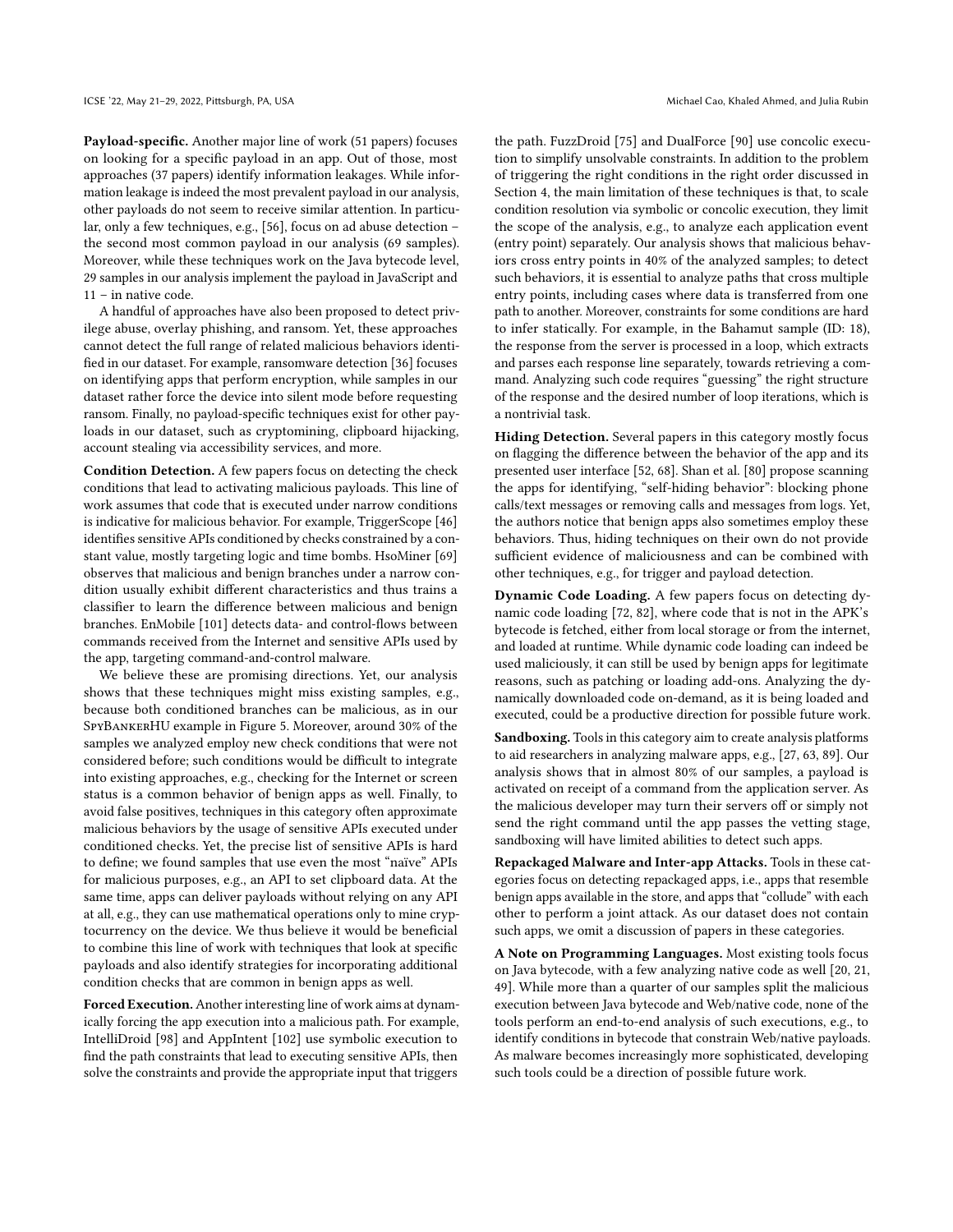Summary. The majority of existing tools focuses on identifying features and training machine learning classifiers to tell malicious and benign apps apart. Payload-specific tools focus mostly on information leakages, leaving a gap in identifying additional payloads. A number of approaches also look at analyzing and triggering conditions that lead to payloads, as well as at hiding techniques. A productive research direction could be to combine condition-, payload-, and hiding-specific techniques, providing a holistic detection approach that can analyze the full behavior of apps. Tools looking at cross-platform malware behaviors, as well as dynamically downloaded code, are also needed.

## 6 LIMITATIONS AND THREATS TO VALIDITY

The main threat to the validity of our results stems from the manual analysis we performed: when identifying blog posts describing the malware, we could have misinterpreted the findings in a post or missed some relevant blog posts. We could also have missed or misclassified some of the analyzed tools. To mitigate these threats, two authors of this paper performed the blogs and tools classification independently and then cross-validated each other's results.

When performing manual analysis of apps, we could have missed some payloads or incorrectly interpreted the findings. To mitigate this threat, two authors of this paper worked collaboratively on analyzing a number of apps, to establish a common process and methodology. The findings from all analysis steps were discussed with all authors of the paper in periodic meetings, to identify and fix misinterpretations and omissions. We make all our results publicly available to facilitate reproducibility.

We could not perform a detailed manual analysis for some of the apps due to heavy obfuscation, the use of commercial packers, missing encryption keys, and more (see Section [2.2\)](#page-2-0). We excluded these apps from our analysis, to ensure the validity of our results. For apps that rely on a server that is now down, we used descriptions of malicious behaviors taken from the blog post, when available. As the posts may not describe all event conditions, check conditions, and payloads that the downloaded code uses, we could have captured the paths in these apps only partially. We explicitly mark nodes (with  $\alpha$ ) in our flow signatures (5.9 % of all nodes) to distinguish them from behaviors we observed directly.

Our findings might not generalize beyond the dataset that we considered. Yet, as we carefully designed the data collection process and selected a large number of apps from several top security company blogs, we believe that our results are reliable.

Finally, our discussion of implications on malware detection tools is based on paper analysis rather than concrete evaluation. As we identified 202 relevant tools, with around 50 being opensourced, performing proper evaluation requires (1) a good tool sampling strategy, including a strategy for evaluating tools that are not open-sourced, and (2) proper training/testing methodology as the majority of the tools are based on machine learning (see Section [5\)](#page-8-0). We thus leave such a study for possible future work.

## 7 RELATED WORK

Felt et al. [\[44\]](#page-11-54) were likely the first to manually analyze and report on the behavior of 18 Android malware apps, as well as 28 iOS and Symbian apps, collected between 2009 and 2011. Later, Jiang and Zhou [\[108\]](#page-12-4) collected and manually analyzed apps from antivirus company blogs between 2010 and 2012, contributing a comprehensive set of 1,260 labeled Android malware apps from 49 malware families (the Malware Genome dataset). Wei et al. [\[97\]](#page-12-3) applied a similar methodology to collect a large set of 24,650 apps that belong to 71 malware families (the AMD dataset) and manually analyzed 405 of these apps. The dataset contains malware between 2012 and 2016. While our work is similar, we collected and manually analyzed a newer set of apps, identifying new payloads and activation mechanisms, as discussed in Section [3.](#page-3-0) We also outlined hiding techniques and code-level app properties, and provided detailed information on the end-to-end malware activation mechanisms (Section [4\)](#page-6-0), which was not done before.

Similar to us, Kiss et al. [\[58\]](#page-11-55) performed a detailed manual analysis of samples from seven malware families spanning 2011-2015, describing events and activation conditions required to trigger the malicious behavior. Yet, our dataset is substantially newer and larger, allowing us to identify a larger set of malware characteristics. We also created a schema to capture information about path-sensitive behaviors.

Recently, Xia et al. [\[100\]](#page-12-40) and Wang et al. [\[94\]](#page-12-41) studied payloads in cryptocurrency- and COVID-related apps from various markets. Unlike our work, these analyses did not provide activation conditions and the code-level properties of malicious behaviors, focusing on high-level characteristics of the payload. We also do not limit our analysis to apps in a particular category.

A number of authors collected large datasets of malware from various sources, mostly using antivirus scanners to distinguish malicious and benign apps [\[24,](#page-11-4) [30,](#page-11-0) [51,](#page-11-56) [59,](#page-11-57) [60,](#page-11-58) [93,](#page-12-2) [106\]](#page-12-42). Others collected datasets of malware barring particular payloads, e.g., piggybacking [\[61\]](#page-11-3), adware [\[48,](#page-11-59) [65\]](#page-12-1), ransomware [\[36\]](#page-11-2), or banking malware [\[32\]](#page-11-1). While these datasets are useful for tool evaluation, the authors do not perform a detailed manual analysis to extract the exact properties of the collected apps, as we do in our work.

Several authors focused on studying the space of features used for malware classification, e.g., [\[22,](#page-11-60) [95,](#page-12-43) [96\]](#page-12-44), as well as biases in malware classification, e.g., [\[23,](#page-11-61) [25,](#page-11-62) [71,](#page-12-45) [103\]](#page-12-46). Others built generic and dedicated techniques for identifying malicious applications, as discussed in Section [5.](#page-8-0) Our work is orthogonal as we do not study datasets at scale but rather perform a detailed manual analysis of apps that evaded detection by the Google Play store.

#### 8 CONCLUSION

In this paper, we systematically built a dataset of 1,238 malware apps that penetrated the official Google Play app store between January 2016 and July 2021. We manually analyzed samples from 105 distinct families, collecting detailed information about activation conditions, hiding techniques, payloads, and code properties (original location and language) that malware employs. We compared our characterization to prior malware analysis reports and further produced detailed malware signatures that accurately capture malicious execution paths of each sample app. We discussed the properties of existing malware detection tools in the context of our analysis and identified gaps and possible future research directions. We believe our detailed analysis of malware behaviors can help develop more efficient malware detection tools.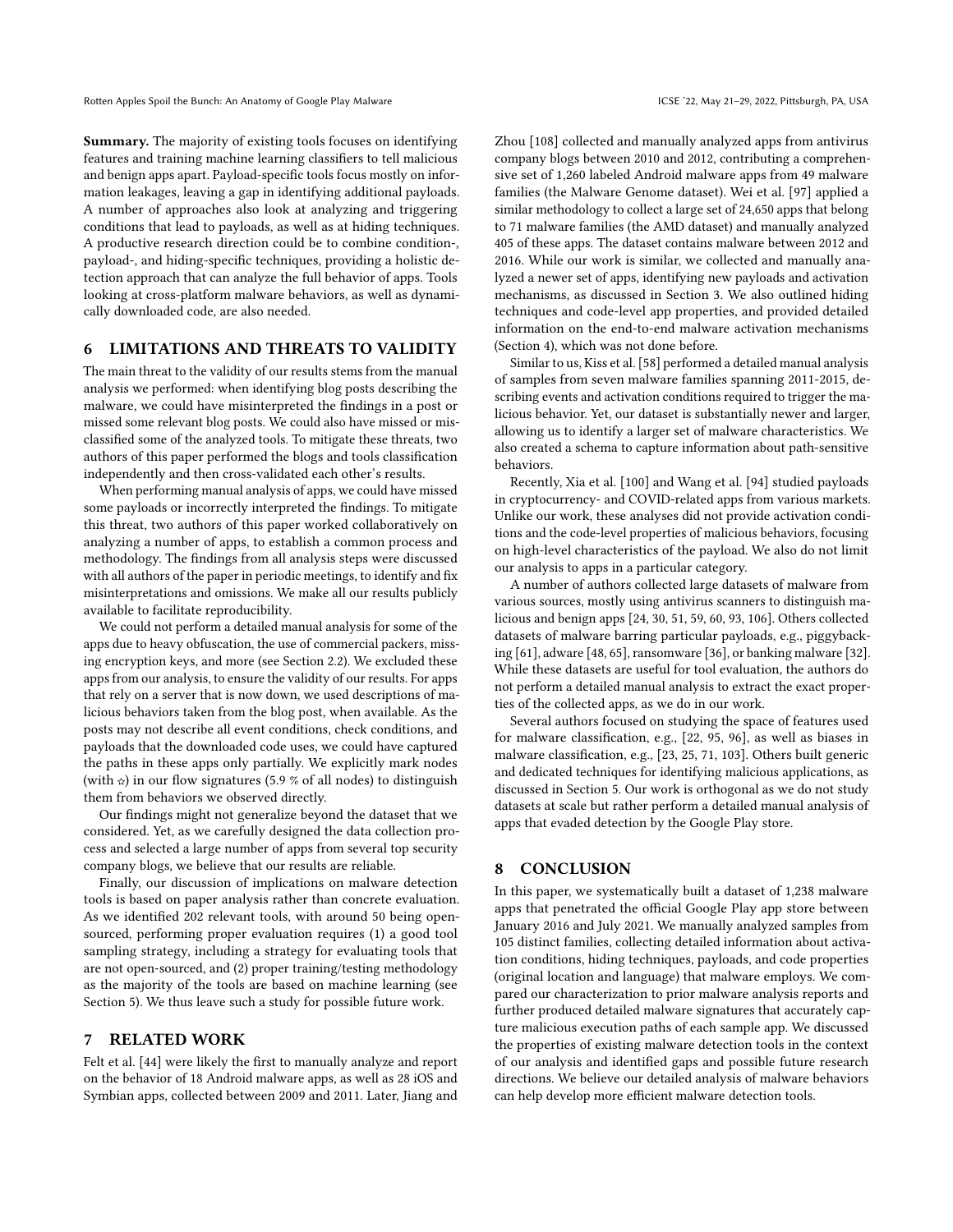#### **REFERENCES**

- <span id="page-11-31"></span>[1] [n.d.]. Annual Computer Security Applications Conference (ACSAC).
- <span id="page-11-28"></span>[2] [n.d.]. Conference on Computer and Communications Security (CCS).<br>[3] [n.d.]. IEEE Software.
- <span id="page-11-24"></span>[n.d.]. IEEE Software.
- <span id="page-11-26"></span>[4] [n.d.]. Information and Software Technology (IST).
- <span id="page-11-21"></span>[5] [n.d.]. International Conference on Automated Software Engineering (ASE).
- <span id="page-11-19"></span>[n.d.]. International Conference on Software Engineering (ICSE).
- <span id="page-11-35"></span>[7] [n.d.]. International Journal of Information Security (IJIS).
- <span id="page-11-22"></span><span id="page-11-17"></span>[8] [n.d.]. International Symposium on Software Testing and Analysis (ISSTA). [9] [n.d.]. Investopedia. https://www.investopedia.com/articles/forex/121815/bitcoins-
- <span id="page-11-20"></span>price-history.asp. [10] [n.d.]. Joint European Software Engineering Conference and Symposium on
- the Foundations of Software Engineering (ESEC/FSE).
- <span id="page-11-34"></span>[n.d.]. Journal of Computers & Security.
- <span id="page-11-32"></span><span id="page-11-25"></span>[12] [n.d.]. Journal of Systems and Software (JSS). [13] [n.d.]. Network and Distributed System Security Symposium (NDSS).
- <span id="page-11-36"></span>[14] [n.d.]. Security & Privacy Journal.
- <span id="page-11-29"></span>[15] [n.d.]. Symposium on Security and Privacy (S&P).
- <span id="page-11-37"></span>[16] [n.d.]. Transactions on Dependable and Secure Computing (TDSC).
- <span id="page-11-33"></span>[17] [n.d.]. Transactions on Information Forensics and Security (TIFS).
- <span id="page-11-27"></span>[18] [n.d.]. Transactions on Software Engineering and Methodology (TOSEM).
- <span id="page-11-30"></span>[19] [n.d.]. USENIX Security Symposium.<br>[20] Vitor Monte Afonso. Matheus Favero.
- <span id="page-11-52"></span>Vitor Monte Afonso, Matheus Favero de Amorim, André Ricardo Abed Grégio, Glauco Barroso Junquera, and Paulo Lício de Geus. 2015. Identifying Android Malware Using Dynamically Obtained Features. Computer Virology and Hacking Techniques 11, 1 (2015), 9–17.
- <span id="page-11-53"></span>[21] Shahid Alam, Zhengyang Qu, Ryan Riley, Yan Chen, and Vaibhav Rastogi. 2017. DroidNative: Automating and Optimizing Detection of Android Native Code Malware Variants. Computers and Security (CS) 65 (2017), 230–246.
- <span id="page-11-60"></span>[22] Kevin Allix, Tegawendé F. Bissyandé, Quentin Jérome, Jacques Klein, Radu State, and Yves Le Traon. 2016. Empirical Assessment of Machine Learning-Based Malware Detectors for Android. Empirical Software Engineering (EMSE) 21, 1 (2016), 183–211.
- <span id="page-11-61"></span>[23] Kevin Allix, Tegawendé F Bissyandé, Jacques Klein, and Yves Le Traon. 2015. Are Your Training Datasets Yet Relevant?. In Proc. of the International Symposium on Engineering Secure Software and Systems (ISESSS). 51–67.
- <span id="page-11-4"></span>[24] Kevin Allix, Tegawendé F. Bissyandé, Jacques Klein, and Yves Le Traon. 2016. AndroZoo: Collecting Millions of Android Apps for the Research Community. In Proc. of the Working Conference on Mining Software Repositories (MSR). 14–15.
- <span id="page-11-62"></span>[25] Kevin Allix, Tegawendé François D Assise Bissyande, Jacques Klein, and Yves Le Traon. 2014. Machine Learning-Based Malware Detection for Android Applications: History Matters! Technical Report. University of Luxembourg, SnT.
- <span id="page-11-38"></span>[26] Ebtesam J. Alqahtani, Rachid Zagrouba, and Abdullah Almuhaideb. 2019. A Survey on Android Malware Detection Techniques Using Machine Learning Algorithms. In Proc. of the International Conference on Software Defined Systems (SDS). 110–117.
- <span id="page-11-50"></span>[27] Cosimo Anglano, Massimo Canonico, and Marco Guazzone. 2020. The Android Forensics Automator (AnForA): A tool for the Automated Forensic Analysis of Android Applications. Computers and Security (CS) 88 (2020), 1-15.
- <span id="page-11-9"></span>[28] APKMonk. [n.d.]. APKMonk. https://www.apkmonk.com.
- <span id="page-11-10"></span>[29] APKPure. [n.d.]. APKPure. https://apkpure.com.
- <span id="page-11-0"></span>[30] Daniel Arp, Michael Spreitzenbarth, Malte Hübner, Hugo Gascon, and Konrad Rieck. 2014. DREBIN: Effective and Explainable Detection of Android Malware in Your Pocket. In Proc. of the Network and Distributed System Security Symposium (NDSS). 1–15.
- <span id="page-11-39"></span>[31] Saba Arshad, Munam Ali Shah, Abid Khan, and Mansoor Ahmed. 2016. Android Malware Detection & Protection: A Survey. International Journal of Advanced Computer Science and Applications (IJACSA) 7, 2 (2016), 463–475.
- <span id="page-11-1"></span>[32] Chongyang Bai, Qian Han, Ghita Mezzour, Fabio Pierazzi, and VS Subrahmanian. 2019. Dbank: Predictive behavioral analysis of recent android banking trojans. Transactions on Dependable and Secure Computing (TDSC) (2019).
- <span id="page-11-42"></span>[33] Haipeng Cai, Na Meng, Barbara Ryder, and Daphne Yao. 2018. Droidcat: Effective Android Malware Detection and Categorization Via App-Level Profiling. Transactions on Information Forensics and Security (TIFS) 14, 6 (2018), 1455–1470.
- <span id="page-11-7"></span>[34] Michael Cao, Khaled Ahmed, and Julia Rubin. 2022. GooglePlayMalware. [https:](https://doi.org/10.5281/zenodo.5376011) [//doi.org/ 10.5281/ zenodo.5376011](https://doi.org/10.5281/zenodo.5376011).
- <span id="page-11-6"></span>[35] Michael Cao, Khaled Ahmed, and Julia Rubin. 2022. Supplementary Materials. https://resess.github.io/artifacts/GooglePlayMalwareAnalysis.
- <span id="page-11-2"></span>[36] Jing Chen, Chiheng Wang, Ziming Zhao, Kai Chen, Ruiying Du, and Gail-Joon Ahn. 2017. Uncovering the face of android ransomware: Characterization and real-time detection. Transactions on Information Forensics and Security (TIFS) 13, 5 (2017), 1286–1300.
- <span id="page-11-45"></span>[37] Kai Chen, Peng Wang, Yeonjoon Lee, XiaoFeng Wang, Nan Zhang, Heqing Huang, Wei Zou, and Peng Liu. 2015. Finding unknown malice in 10 seconds Mass vetting for new threats at the google-play scale. In Proc. of the USENIX
- <span id="page-11-13"></span>Security Symposium (USENIX). 659–674. [38] DrizzleRisk. 2021. DrizzleDumper. https://github.com/DrizzleRisk/drizzleDumper.
- <span id="page-11-23"></span>[39] Empirical Software Engineering (EMSE). [n.d.].
- <span id="page-11-41"></span>[40] William Enck, Machigar Ongtang, and Patrick McDaniel. 2009. On Lightweight Mobile Phone Application Certification. In Proc. of the Conference on Computer and Communications Security (CCS). 235–245.
- <span id="page-11-14"></span>[41] ESET. [n.d.]. https://www.welivesecurity.com/2017/02/22/sunny-chance-stolencredentials-malicious-weather-app-found-google-play/.
- <span id="page-11-8"></span>[42] ESET. [n.d.]. ESET. https://www.welivesecurity.com/2018/02/28/ cryptocurrency-scams-android/.
- <span id="page-11-40"></span>[43] Parvez Faruki, Ammar Bharmal, Vijay Laxmi, Vijay Ganmoor, Manoj Singh Gaur, Mauro Conti, and Muttukrishnan Rajarajan. 2015. Android Security: A Survey of Issues, Malware Penetration, and Defenses. IEEE Communications Surveys Tutorials 17, 2 (2015), 998–1022.
- <span id="page-11-54"></span>[44] Adrienne Porter Felt, Matthew Finifter, Erika Chin, Steve Hanna, and David Wagner. 2011. A Survey of Mobile Malware in the Wild. In Proc. of the CCS Workshop on Security and Privacy in Smartphones and Mobile Devices (SPSM).  $3 - 14.$
- <span id="page-11-18"></span>[45] Jeanne Ferrante, Karl J Ottenstein, and Joe D Warren. 1987. The Program Dependence Graph and Its Use in Optimization. Transactions on Programming Languages and Systems (TOPLAS) 9, 3 (1987), 319–49.
- <span id="page-11-48"></span>[46] Yanick Fratantonio, Antonio Bianchi, William Robertson, Engin Kirda, Christopher Kruegel, and Giovanni Vigna. 2016. TriggerScope: Towards Detecting Logic Bombs in Android Applications. In Proc. of the Symposium on Security and Privacy (S&P). 377–396.
- <span id="page-11-16"></span>[47] Yanick Fratantonio, Chenxiong Qian, Simon P Chung, and Wenke Lee. 2017. Cloak and Dagger: From Two Permissions to Complete Control of the UI Feedback Loop. In Proc. of the Symposium on Security and Privacy (S&P). 1041-1057.
- <span id="page-11-59"></span>[48] Jun Gao, Li Li, Pingfan Kong, Tegawendé F Bissyandé, and Jacques Klein. 2019. Should You Consider Adware as Malware in Your Study?. In Proc. of the International Conference on Software Analysis, Evolution and Reengineering (SANER). 604–608.
- <span id="page-11-43"></span>[49] Joshua Garcia, Mahmoud Hammad, and Sam Malek. 2018. Lightweight, Obfuscation-Resilient Detection and Family Identification of Android Malware. Transactions on Software Engineering and Methodology (TOSEM) 26, 3 (2018), 1–29.
- <span id="page-11-15"></span>[50] Google. 2021. FirebaseCloudMessaging. https://firebase.google.com/docs/cloudmessaging.
- <span id="page-11-56"></span>[51] Alejandro Guerra-Manzanares, Hayretdin Bahsi, and Sven Nõmm. 2021. KronoDroid: Time-Based Hybrid-Featured Dataset for Effective Android Malware Detection and Characterization. Computers and Security (CS) 110 (2021), 1–38.
- <span id="page-11-49"></span>[52] Jianjun Huang, Xiangyu Zhang, Lin Tan, Peng Wang, and Bin Liang. 2014. AsDroid: Detecting Stealthy Behaviors in Android Applications by User Interface and Program Behavior Contradiction. In Proc. of the International Conference on Software Engineering (ICSE). 1036–1046.
- <span id="page-11-5"></span>[53] E. Ouellet I. McShane, A. Litan and P. Bhajanka. [n.d.]. Magic Quadrant for Endpoint Protection Platforms. https://www.gartner.com/en/documents/4001307.
- <span id="page-11-11"></span>[54] JetBrains. 2021. IntelliJ IDEA. https://www.jetbrains.com/idea/.
- <span id="page-11-12"></span>[55] Jiagu. 2021. Jiagu. https://jiagu.360.cn/.
- <span id="page-11-47"></span>Joongyum Kim, Jung-hwan Park, and Sooel Son. 2020. The Abuser Inside Apps: Finding the Culprit Committing Mobile Ad Fraud. In Proc. of the Network and Distributed System Security Symposium (NDSS). 1–16.
- <span id="page-11-44"></span>[57] TaeGuen Kim, BooJoong Kang, Mina Rho, Sakir Sezer, and Eul Gyu Im. 2018. A Multimodal Deep Learning Method for Android Malware Detection Using Various Features. Transactions on Information Forensics and Security (TIFS) 14, 3 (2018), 773–788.
- <span id="page-11-55"></span>[58] Nicolas Kiss, Jean-François Lalande, Mourad Leslous, and Valérie Viet Triem Tong. 2016. Kharon Dataset: Android Malware under a Microscope. In Proc. of the Learning from Authoritative Security Experiment Results Workshop (LASER). 1–12.
- <span id="page-11-57"></span>[59] Arash Habibi Lashkari, Andi Fitriah A Kadir, Hugo Gonzalez, Kenneth Fon Mbah, and Ali A Ghorbani. 2017. Towards a Network-based Framework for Android Malware Detection and Characterization. In Proc. of the Annual Conference on Privacy, Security and Trust (PST). 233–23309.
- <span id="page-11-58"></span>[60] Arash Habibi Lashkari, Andi Fitriah A Kadir, Laya Taheri, and Ali A Ghorbani. 2018. Toward Developing a Systematic Approach to Generate Benchmark Android Malware Datasets and Classification. In Proc. of the International Carnahan Conference on Security Technology (ICCST). 1–7.
- <span id="page-11-3"></span>[61] Li Li, Daoyuan Li, Tegawendé F Bissyandé, Jacques Klein, Yves Le Traon, David Lo, and Lorenzo Cavallaro. 2017. Understanding Android App Piggybacking: A Systematic Study of Malicious Code Grafting. Transactions on Information Forensics and Security (TIFS) 12, 6 (2017), 1269–1284.
- <span id="page-11-46"></span>[62] Menghao Li, Wei Wang, Pei Wang, Shuai Wang, Dinghao Wu, Jian Liu, Rui Xue, and Wei Huo. 2017. LibD: Scalable and Precise Third-Party Library Detection in Android Markets. In Proc. of the International Conference on Software Engineering (ICSE). 335–346.
- <span id="page-11-51"></span>[63] Martina Lindorfer, Matthias Neugschwandtner, Lukas Weichselbaum, Yanick Fratantonio, Victor Van Der Veen, and Christian Platzer. 2014. Andrubis– 1,000,000 Apps Later: A View on Current Android Malware Behaviors. In Proc. of the Workshop on Building Analysis Datasets and Gathering Experience Returns